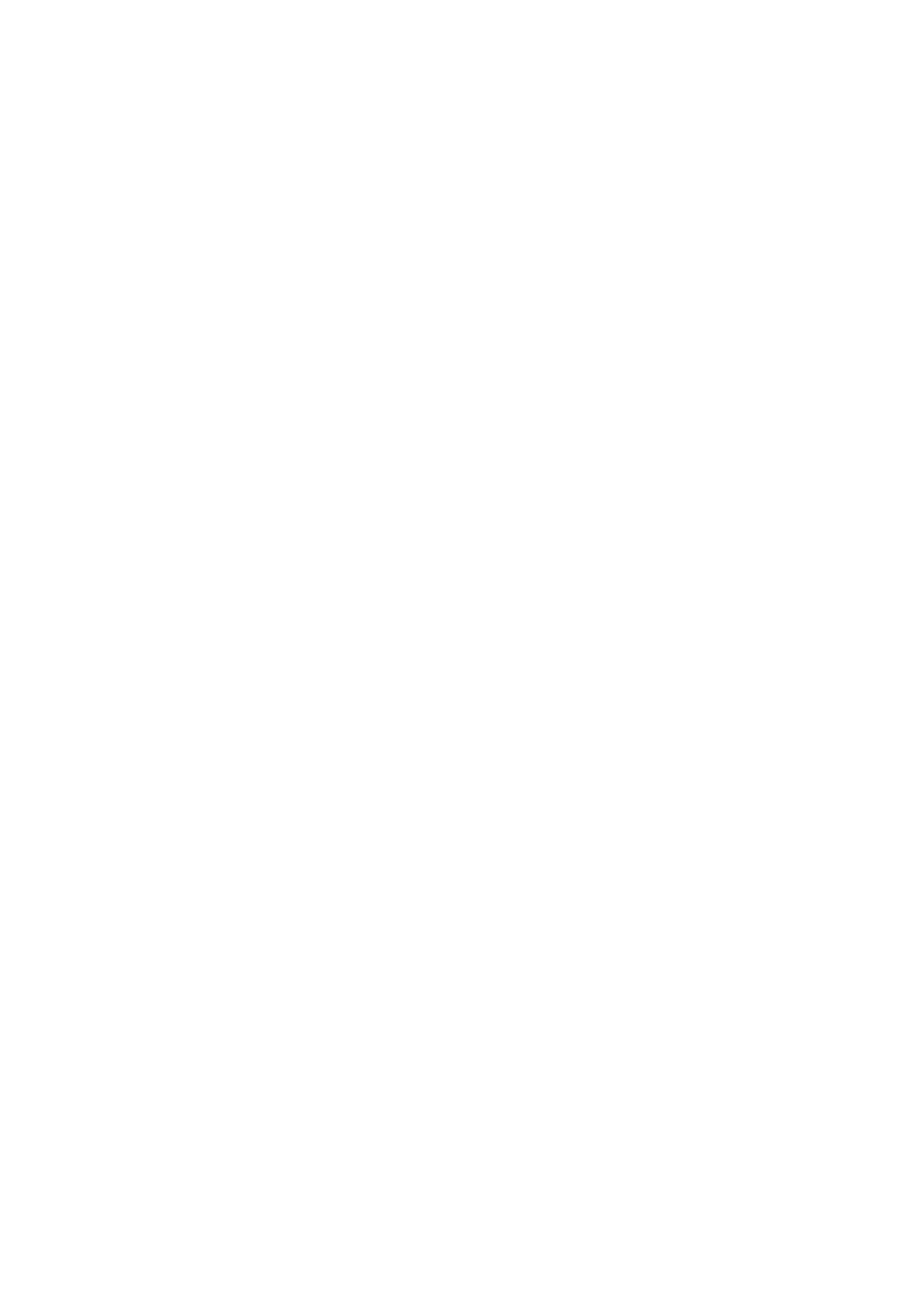# The Reptant Eagle

## *Essays on Carlos Fuentes and the Art of the Novel*

Edited by

Roberto Cantú

Cambridge **Scholars** Publishing

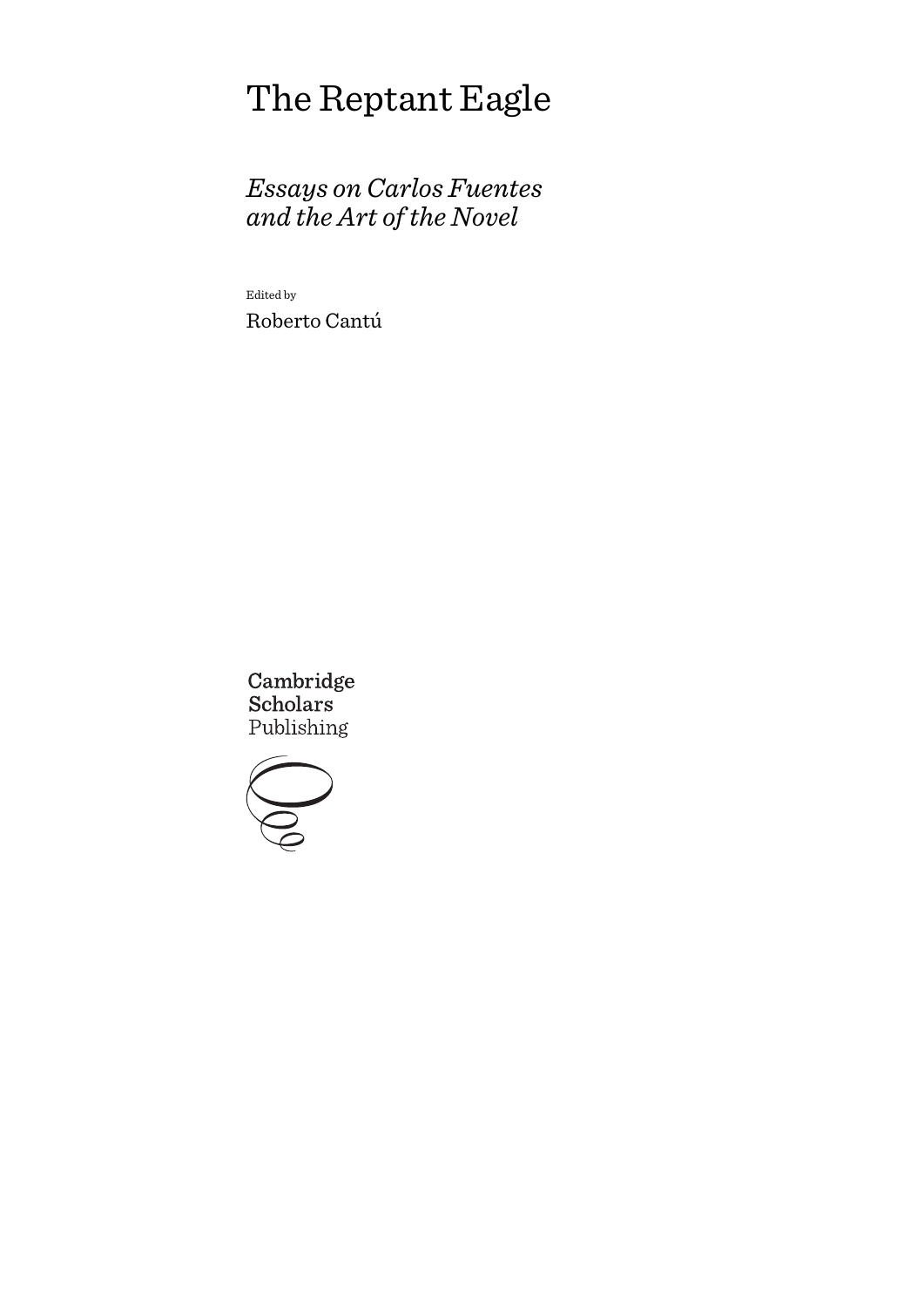The Reptant Eagle: Essays on Carlos Fuentes and the Art of the Novel

Edited by Roberto Cantú

This book first published 2015

Cambridge Scholars Publishing

Lady Stephenson Library, Newcastle upon Tyne, NE6 2PA, UK

British Library Cataloguing in Publication Data A catalogue record for this book is available from the British Library

Copyright © 2015 by Roberto Cantú and contributors

Cover image: *The Garden of Earthly Delights* (detail), Copyright © Hieronymus Bosch, 1510.

All rights for this book reserved. No part of this book may be reproduced, stored in a retrieval system, or transmitted, in any form or by any means, electronic, mechanical, photocopying, recording or otherwise, without the prior permission of the copyright owner.

ISBN (10): 1-4438-7083-8 ISBN (13): 978-1-4438-7083-2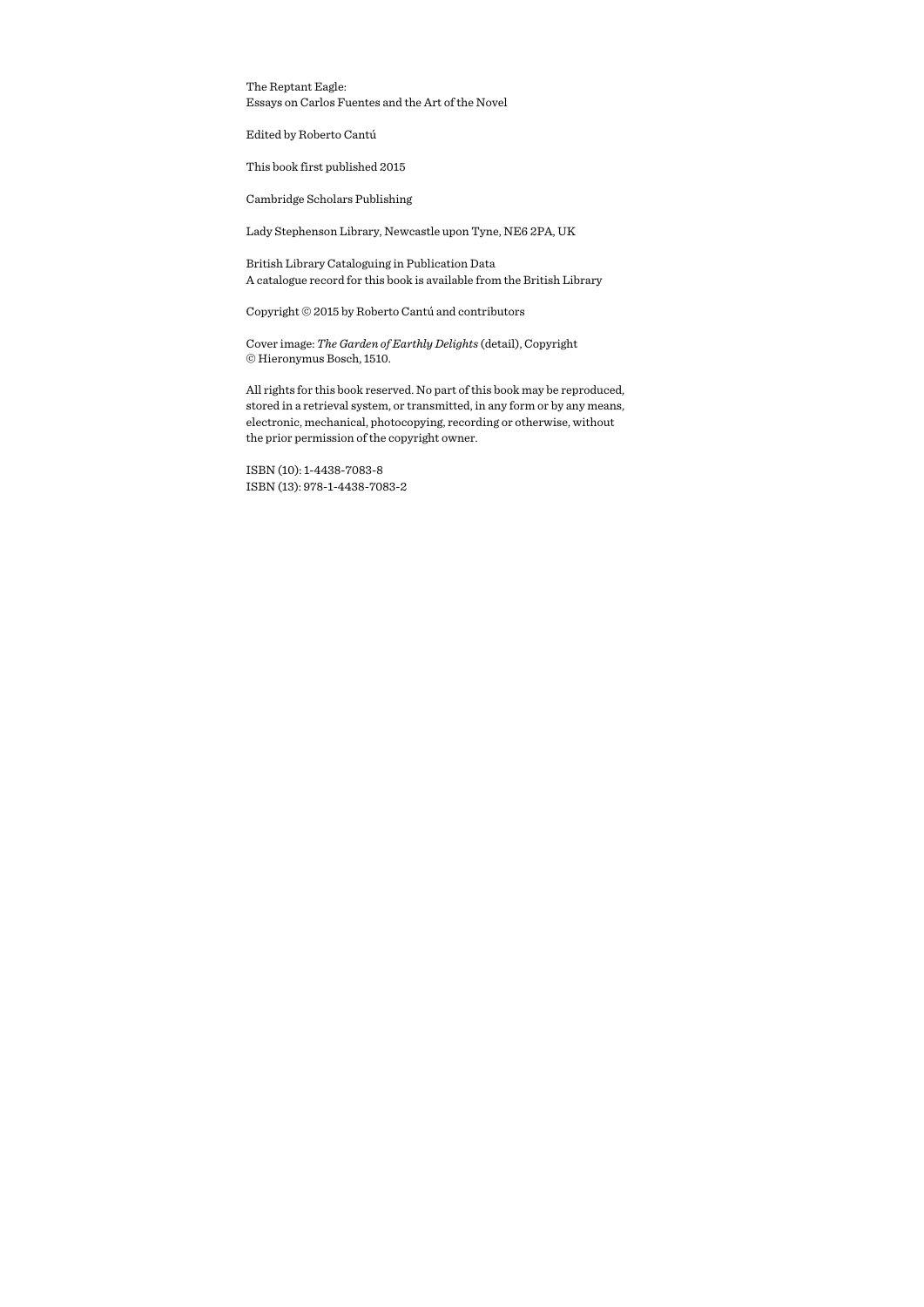To

Gigi and Alfredo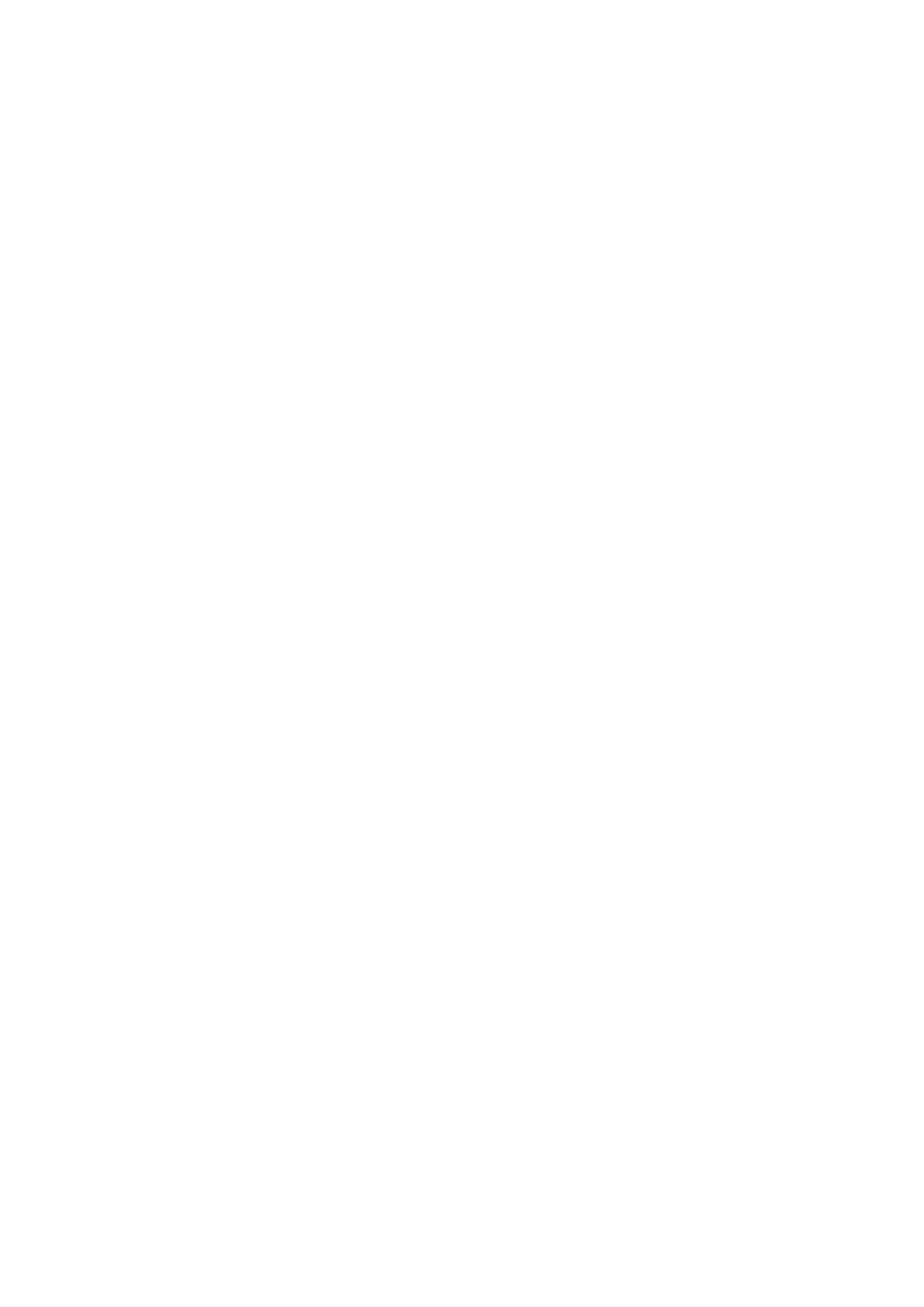# TABLE OF CONTENTS

| Roberto Cantú                                                                                                                                          |
|--------------------------------------------------------------------------------------------------------------------------------------------------------|
| Part One: Readings of La muerte de Artemio Cruz                                                                                                        |
| La muerte de Artemio Cruz: Laura Rivière en '1934: 12 de agosto' 26<br><b>Steven Boldy</b>                                                             |
| Hands-on Modernism: Touch and Gesture in Carlos Fuentes's<br>Maarten Van Delden                                                                        |
| Carlos Fuentes's The Death of Artemio Cruz: A Writer's Perspective  51<br>Eliud Martínez                                                               |
| Lives Flashing Before Our Eyes: Narrative Speed in Orson Welles's<br>Citizen Kane and Carlos Fuentes's La muerte de Artemio Cruz 65<br>James A. Hussar |
| La muerte de Artemio Cruz, un tortuoso y modernista Bildungsroman  79<br>Valentín González-Bohórquez                                                   |
| <b>Part Two: Studies on Terra Nostra</b>                                                                                                               |
| <b>Florence Olivier</b>                                                                                                                                |
| The Farce of Lordship and Sovereignty in Terra Nostra:<br>Fuentes's Bataillean Burlesque of Hegel's Dialectic 103<br>Michael Abeyta                    |
| Terra Nostra, de Carlos Fuentes: Claves para una nueva lectura 124<br>Young Mee Park                                                                   |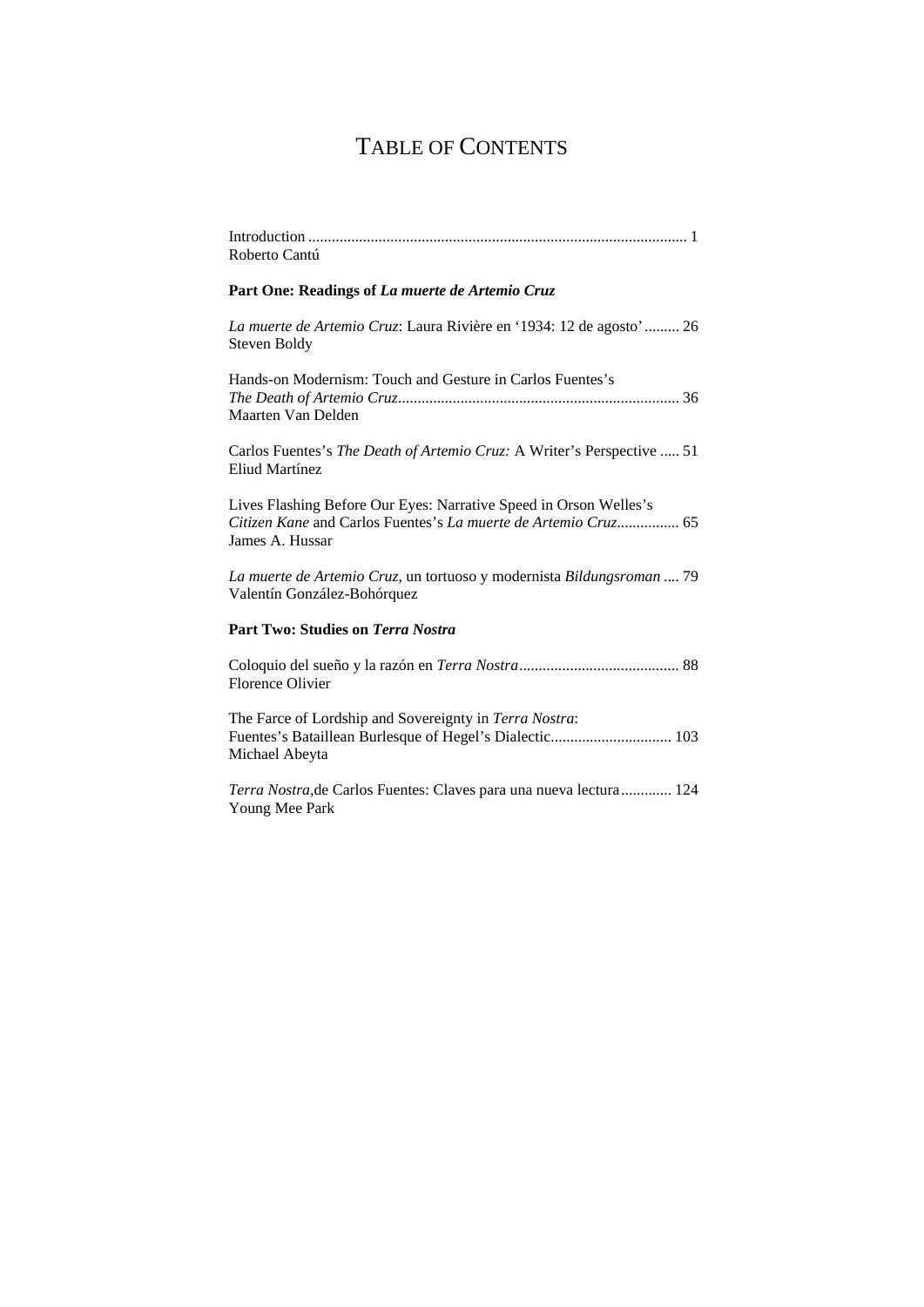### **Part Three: Carlos Fuentes and the Visual Arts**

| Carlos Fuentes y Diego Rivera: protagonistas creadores<br>Georgina García Gutiérrez Vélez     |
|-----------------------------------------------------------------------------------------------|
| Lanin A. Gyurko                                                                               |
| Part Four: Carlos Fuentes and the Art of the Novel                                            |
| Of Stone and Water: Archeology and Narrative in Una familia lejana 198<br>Wendy B. Faris      |
| Pablo Baler                                                                                   |
| Del Boom al boomerang: Carlos Fuentes y la nueva narrativa mexicana 231<br>Iliana Alcántar    |
| El misterio del contar: Apuntes de Carlos Fuentes para una teoría<br>Blanca López de Mariscal |
| Part Five: Carlos Fuentes, the Essay, and the Art of Translation                              |
| Carlos Fuentes between Baroque and Modernity:<br><b>Reindert Dhondt</b>                       |
| Alejandro Bárcenas                                                                            |
| Personas: testamento cultural y ético de Carlos Fuentes en su plenitud<br>Víctor Fuentes      |
| A Mexican Writer in a Different Context: The Translations<br>Manuel Azuaje-Alamo              |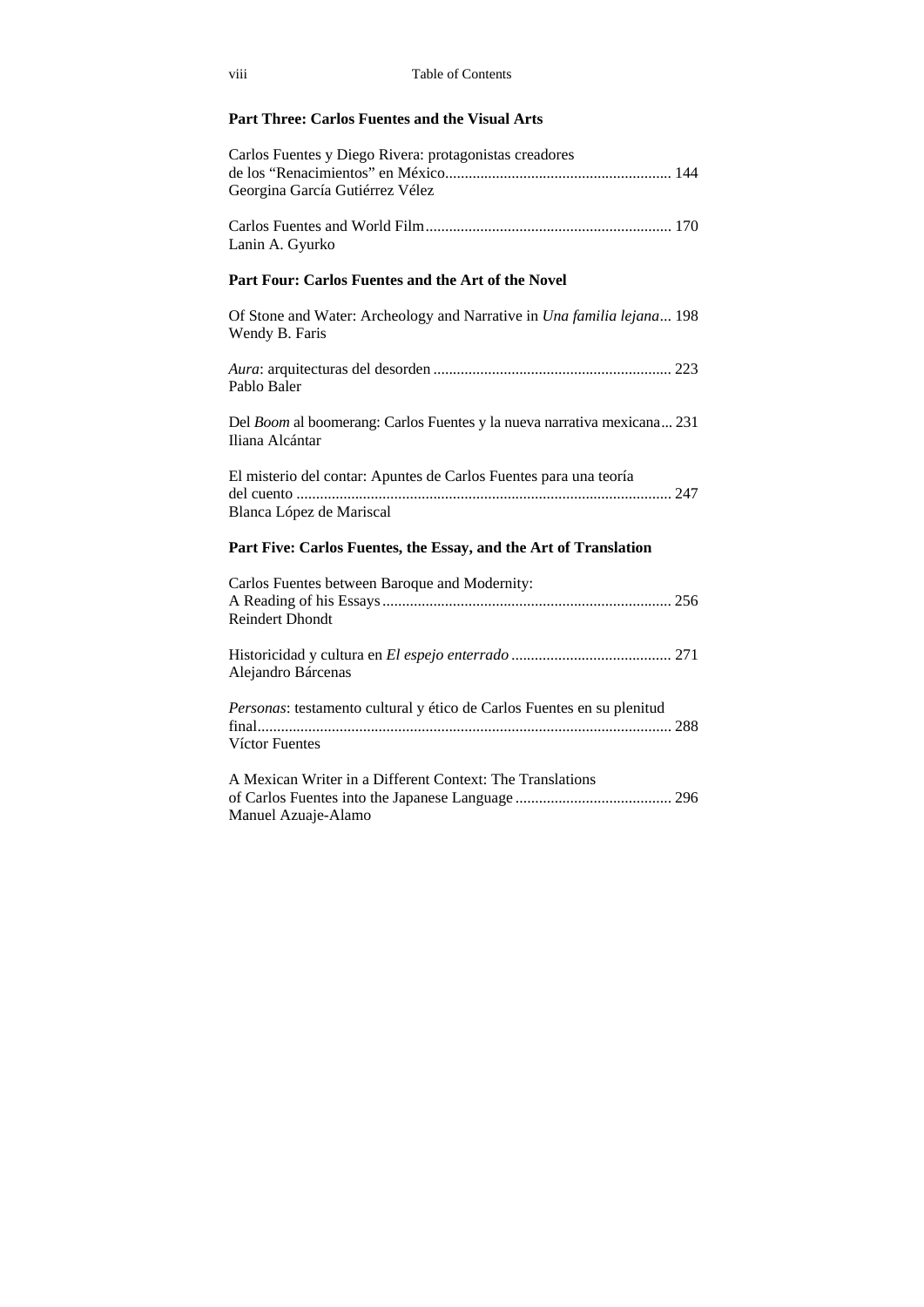| Domnita Dumitrescu |  |
|--------------------|--|
|                    |  |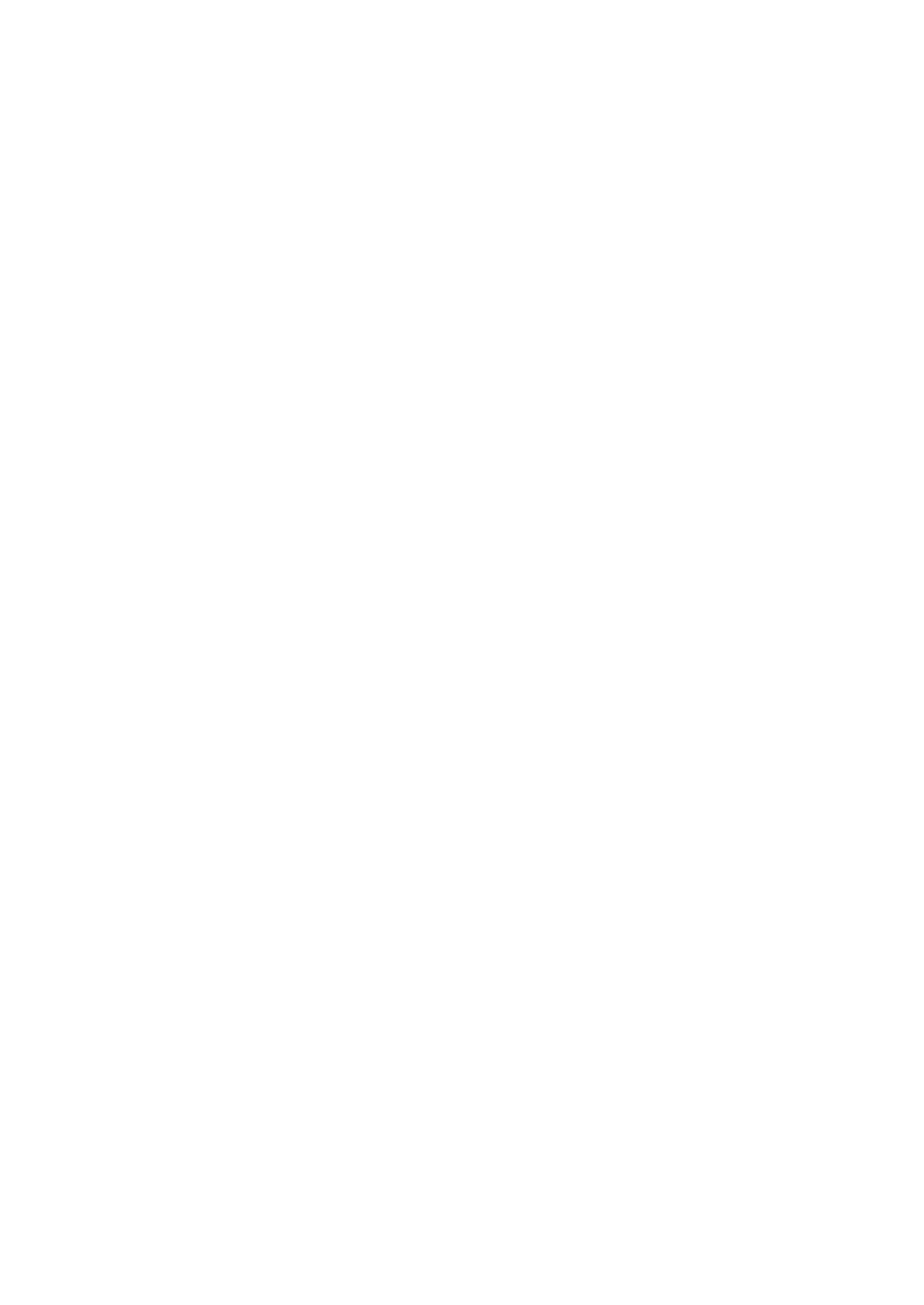### **INTRODUCTION**

## ROBERTO CANTÚ CALIFORNIA STATE UNIVERSITY, LOS ANGELES

*Nothing should be left out of literature, because our time is a time of deadly reduction.*  —Carlos Fuentes, *Myself with Others* (22)*.* 

The essays in this volume are expanded versions of papers originally presented at California State University, Los Angeles on May 4-5, 2012, on the occasion of an international conference on Carlos Fuentes.<sup>1</sup> Arrangements had been made for him to attend this forum dedicated in its entirety to his work, unfortunately other concerns and obligations made his visit an impossibility. Fuentes died on 15 May, causing disbelief and consternation in all of us who had been immersed for two days in sessions and discussions, listening to keynote and featured speakers, and rethinking Fuentes's novels, short fiction, essays, and drama.<sup>2</sup> After a brief spell of email exchanges with conference participants, it was agreed that the recently-presented papers on the work of Carlos Fuentes should turn into a tribute in the form of an in-depth and comprehensive critical reexamination of his work, and this book is the result. It consists of five parts: the first two attend to close readings of *The Death of Artemio Cruz* (1962), and *Terra Nostra* (1975); the other three study the visual arts paintings, murals, and world film—in the work of Carlos Fuentes, and his

 1 The title of the conference was "2012 Conference on Carlos Fuentes: Ancient Mexico, Modernity, and the Literary Avant-Garde." Participating Fuentes scholars represented Argentina, Belgium, England, France, Holland, Japan, Mexico, Romania, South Korea, and the United States. For the full conference program, visit: http://conferenceoncarlosfuentes.blogspot.com/

<sup>2</sup> To close the conference, Fuentes's play *Orquídeas a la luz de la luna* was staged under the direction of Mexican actress Alejandra Flores, who played the role of María Félix next to a cast that included actors Cristal González (as Dolores del Río), Ricardo Salcido (the fan), and Manuel Castillejos (musician). This play, attended to full capacity, was free and open to the public and for one performance only.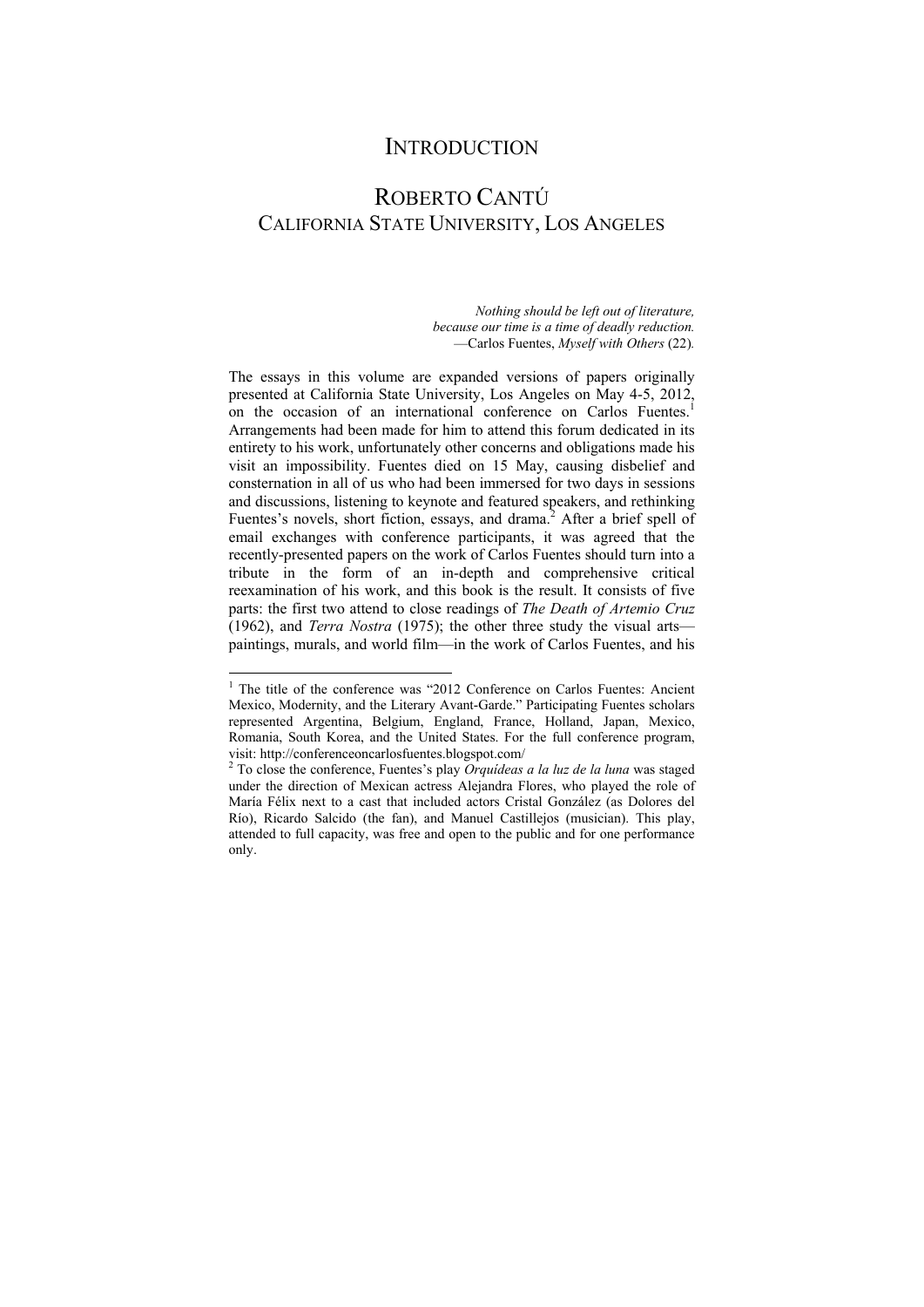art or poetics of the novel, his essays, and the translations of his narrative, essays, and plays into Japanese and Romanian. In his fecund and accomplished life as a writer, political analyst and diplomat, Fuentes turned his attention to the major conflicts of our age—national and international—and addressed their cultural, political and literary importance in relation to Mexico, Spain, the United States, and the world at large. Always ahead of his readers, writing and publishing at an untiring and steady pace, Carlos Fuentes bestowed on an international readership an extensive and considerable *oeuvre* in the manner defined by Milan Kundera: as "*the end result of long labor on an aesthetic project*" (96, emphasis in the original). It was the study and discussion of Fuentes's aesthetic project that brought conference participants to Cal State L.A. from diverse nations around the world.

Born under the sign he would have chosen (Scorpio), and raised in a family headed by a Mexican diplomat, Fuentes's formative years were spent in major Latin American cities and in the United States, thus being exposed to different cultures, histories, and attitudes. As he recalls in *Myself with Others,* in the United States, he discovered a culture of optimism, boundless energy, and economic well-being; in Mexico, he found an ancient country with a long list of conquests, invasions, and defeats; above all, he learned the meaning of time's depth. In his words:

The United States had made me believe that we live only for the future; Mexico, [Lázaro] Cárdenas, the events of 1938, made me understand that only in an act of the present can we make present the past as well as the future: to be a Mexican was to identify a hunger for being, a desire for dignity rooted in many forgotten centuries and in many centuries yet to come, but rooted here, now, in the instant, in the vigilant time of Mexico. I later learned to understand in the stone serpents of Teotihuacán and in the polychrome angels of Oaxaca. (1988: 8)

The salient points in this passage find expression in the language of origins and destiny, resolve and will (to be a Mexican writer), and the poetics of time (the past, the future, now, the instant) that comprise Fuentes's transition from a gestating period as a writer to his literary apprenticeship. Fuentes acknowledged three authors who served as leading lights in his early path toward a life of writing, with choices to be made: Honoré de Balzac, Thomas Mann, and Alfonso Reyes. Of the latter, he remembers: "To be a writer in Mexico in the fifties, you had to be with Alfonso Reyes and with Octavio Paz in the assertion that Mexico was not an isolated, virginal province but very much part of the human race and its cultural tradition: we were all, for good or evil, contemporary with all men and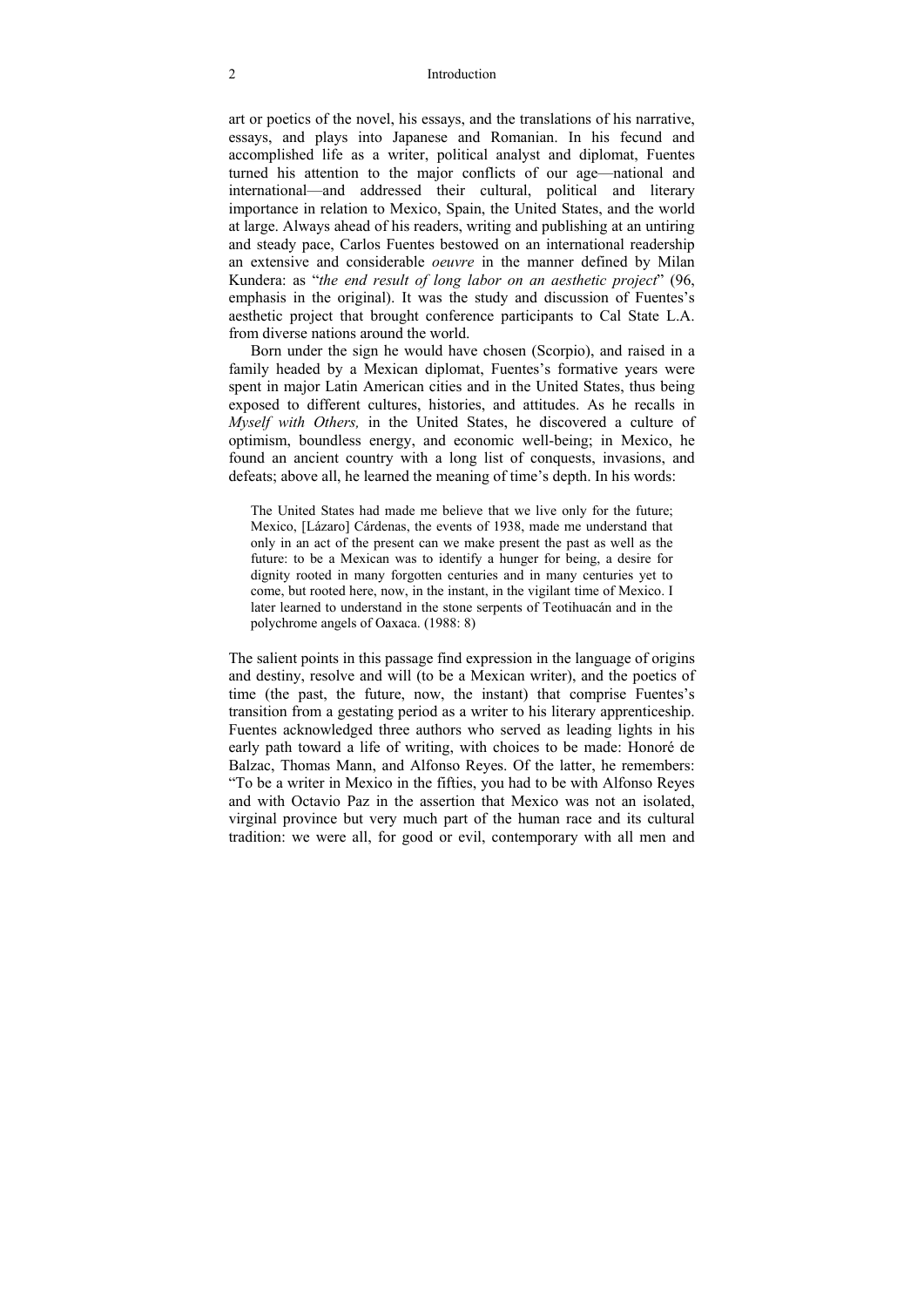women" (1988: 23). On his 1951 return home on a Dutch steamer, Fuentes brought from Geneva, Switzerland, the ten volumes of the Pléiade edition of *The Human Comedy* (1988: 26), where he learned Balzac's device of returning characters and how to imagine and invent a metropolitan city— Paris for Balzac, Mexico City for Fuentes. The fruit of this apprenticeship was his first novel, *La región más transparente* (Where the Air is Clear, 1958), hailed as a visionary representation of Mexico City, and a pivotal and momentous novel in the literary history of Mexico. At the core of this novel—a veritable textual pyramid in its layered narrative composition, a blazing setting for Huitzilopochtli's rebirth, and the site of a sacrifice soars Fuentes's memory with lessons learned years back at Teotihuacán's Temple of the Feathered Serpent: "Y desde entonces son dos—piensa Ixca Cienfuegos—, el del origen y el del destino, los dos plantados sobre la misma avenida, fuese de agua o de cemento. Del Yei Calli al 1951. Siempre dos, el águila reptante, el sol nocturno" (2008: 304). In this passage, Fuentes's memory is encrypted in a writer's code for Mexico (the "reptant eagle," *águila reptante*), a sign for the ancient ruins of a fallen civilization that continues to be the memory of a catastrophe caused by the mythical fall of Quetzalcóatl, the systemic Feathered Serpent god who functioned as a unifying force in Mesoamerican civilization, and as the embodiment of male and female forces of creation and fertility (hence Tlaloc's contiguous presence in the temple's friezes). As mythical accounts tell, Quetzalcóatl was tricked and defeated by Tezcatlipoca ("Smoking Mirror"), a god associated with the lunar calendar, therefore with fate, night (sol nocturno), discord, and sorcery.<sup>3</sup> In Fuentes's first novel, the image of the "reptant eagle" could thus be interpreted on two historical levels: first, as a Mesoamerican "featherless" Quetzalcóatl, hence a crawling, slithering snake with memories of its past "international" grandeur as a civilization shared by Mesoamerica's ancient nations; second, as the national memory buried specifically with Cuauhtémoc's fate ("falling eagle") and, on general terms, repressed after the Spanish Conquest of which Ixca Cienfuegos is the emergent, enraged,

<sup>&</sup>lt;sup>3</sup> Fuentes plays with the image of the "mirror" all through most of his novels and essays—for instance, in *Terra Nostra* (1975), *The Buried Mirror* (1992), and *The Years with Laura Díaz* (1999), to name a few—mostly in association with Tezcatlipoca by reason of the god's association with obsidian (used to make mirrors and sacrificial knives), and to a practice of burying mirrors by the Totonac people in ancient Veracruz (Fuentes's patrilineal ancestral home) and, not surprisingly, to Lewis Carroll's writings where mirrors play a significant role as imaginary or dream-like thresholds to other worlds.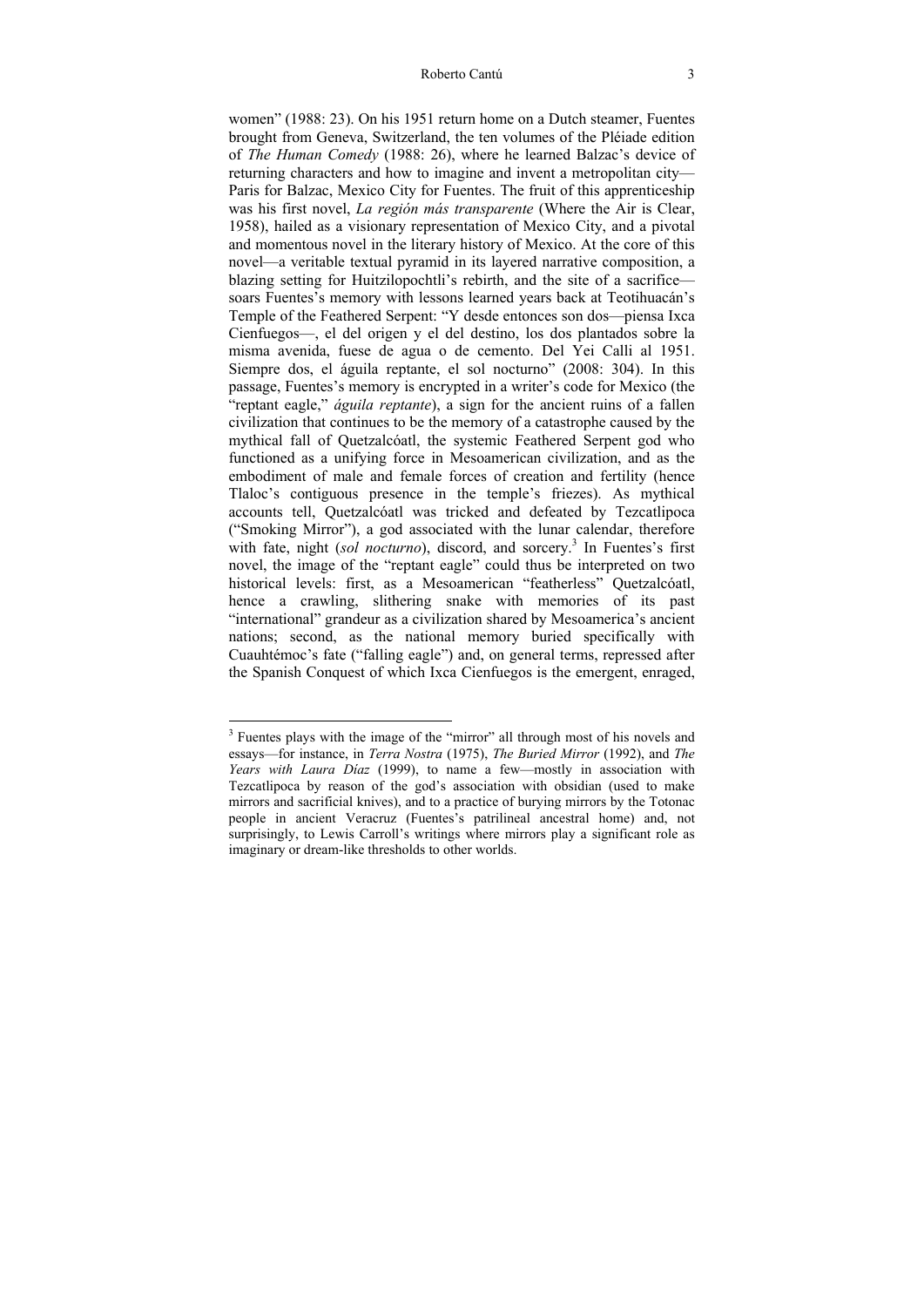and conflicted voice in the novel's opening pages. 4 Recalling his "origin" as a writer, Fuentes noted: "Language in Mexico is ancient, old as the oldest dead. The *eagles* of the Indian empire *fell*, and it suffices to read the poems of the defeated to understand the vein of sadness that runs through Mexican literature" (1988: 15, my emphasis).

In Thomas Mann, Fuentes admired the courage of a German writer at the service of his country when denouncing Hitler and the Nazi regime, learning in the process an important truth: whereas Mann's art was the product of his own effort, European civilization was a collective, multigenerational creation; in Latin America, on the other hand, "the extreme demands of a ravaged, voiceless continent often killed the voice of the self and made a hollow political monster of the voice of the society, or killed it, giving birth to a pitiful, sentimental dwarf"  $(1988: 26)^5$  Fuentes's apprenticeship thus matured into a historical sensibility open to the world, and into his idea of "contemporaries" (a key conceptual feature in *Myself with Others*) that would define his literary vocation as well as that of most of the members of the Boom generation.

Fuentes's life-long tribute to Balzac and to Thomas Mann—almost as intense as his devotion to Cervantes—shows no anxiety of influence, but rather his reiterated conviction that a writer is indebted to the past and to a

 $\overline{a}$ 

<sup>&</sup>lt;sup>4</sup> For an overview of recent, divergent, and significant studies by Karl Taube and Saburo Sugiyama of the Temple of the Feathered Serpent at Teotihuacán (also known as the Temple of Quetzalcóatl), specifically of the hybrid deity imagery of Tlaloc and Quetzalcóatl, see my introduction to *Tradition and Innovation in Mesoamerican Cultural History* (2011: 4). For a fuller treatment of the Quetzalcóatl and Tezcatlipoca symbolism in Mesoamerica's Post-Classic period (from Toltec to Aztec), see David Carrasco, *Daily Life of the Aztecs: People of the Sun and the Earth* (1998: 190-198).

 $5$  Fuentes remembered being in 1950 a "well-read teenager" and living intensely while in his first European sojourn that included his studies of international law in Geneva (1988: 15). His memory takes him back to a dinner at the plush Baur-au-Lac Hotel where he sat at the next table where Thomas Mann was dining ("I, paralyzed with admiration," 26): he is speechless and takes glances at Mann through his readings ("my passionate reading of everything he wrote," 26). Fiftyfour years later, in the last essay in *This I Believe* (2005), Fuentes returned to this memory of a long-gone moment but recalled anew: "There was no way I could prove the accuracy of my intuition that evening of my youthful, if distant, encounter with an author who had literally shaped the writers of my generation. From *Buddenbrooks* to the great novellas to *The Magic Mountain*, Thomas Mann had been the securest link in our Latin American literary connection to Europe [...] Watching Mann eat his dinner that evening in Zurich, the two spaces of that spirit, Europe and Zurich, became united together in my mind and would remain as such forevermore" (325).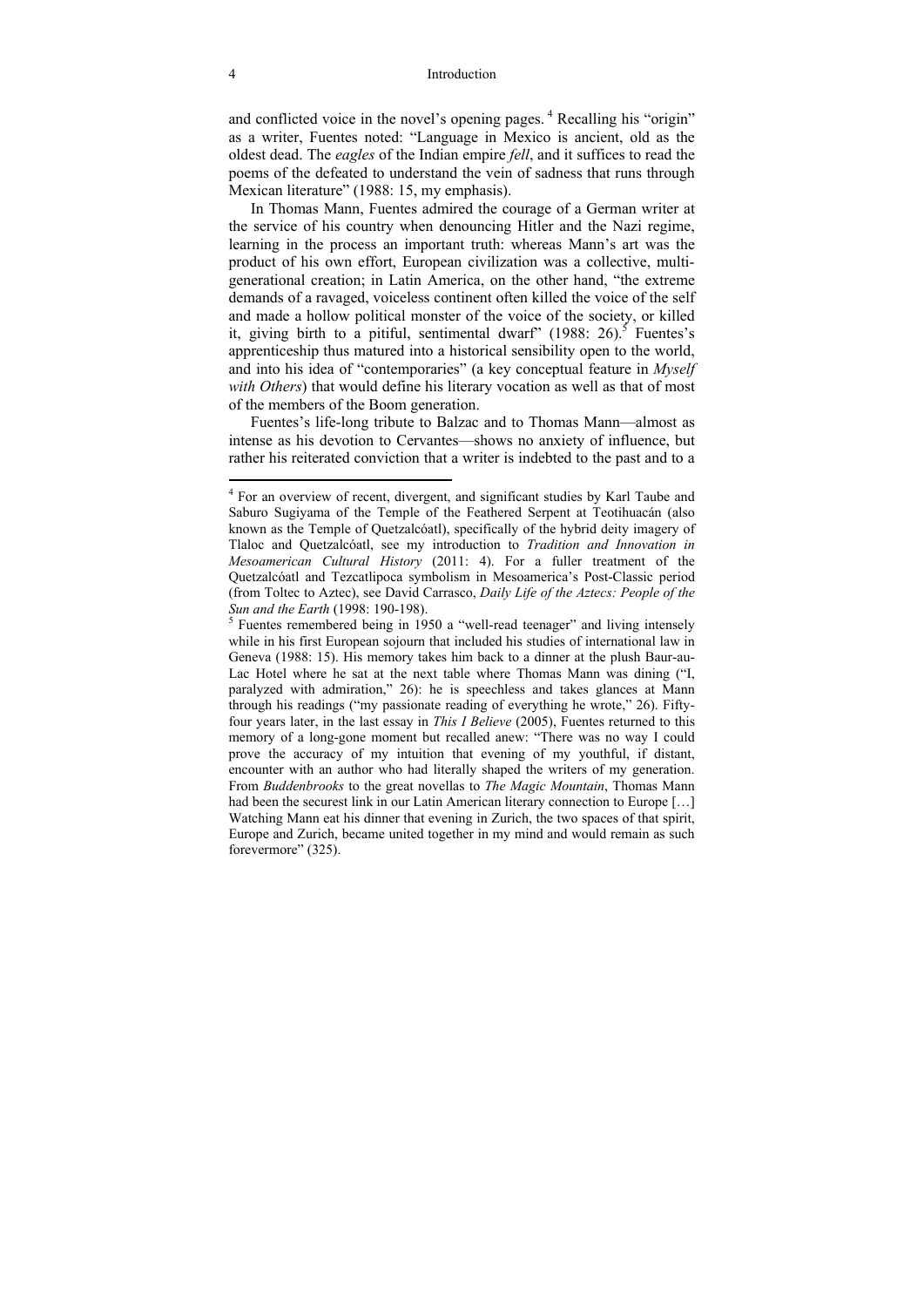literary tradition that must be given new life through the writer's work. Milan Kundera, Fuentes's friend and contemporary, sums up similar views regarding the art of the novel and modernity's literary testament: "Because of that *initial freedom* of the novel, Rabelais' work contains enormous aesthetic possibilities, some of which have been realized in the novel's later evolution and others never have been. Well, a novelist inherits not only everything that has been done, but also everything that was possible. Rabelais reminds us of that" (2010: 63, emphasis in the original). Predictably, Fuentes appropriated elements from Cervantes's and Rabelais's literary testament, including aesthetic possibilities created by modern world writers, and immediately modified, improved, and reconfigured what had been received. For instance, in relation to Balzac's device of returning characters, Fuentes conjoined it with that of *revenant* characters taken from Virginia Woolf's *Orlando* (1928), and transformed by Fuentes into a signature template with variants that alter or mutate the lives of returning characters in most of his novels, from *Where the Air is Clear* (Ixca Cienfuegos: an ancient sun god, a modern-day character, and a narrative formal device in his role as connecting link with other characters through interviews); *The Death of Artemio Cruz* (the protagonist as the continuity of powerful men in Mexico, from Hernán Cortés to Porfirio Díaz and Plutarco Elías Calles); and *Aura* (Felipe Montero as the revenant of the nineteenth-century Mexican General Llorente); to *Terra Nostra*  (Iohannes Agrippa, Don Juan, the Pilgrim, Polo Febo, many names, different centuries, one character). Similar variants are found in *The Orange Tree* (1993), *The Years with Laura Díaz* (1999), and *Inez* (2000). In *La gran novela latinoamericana*, a book that combines literary criticism, literary history, and Fuentes's record of the transition from the Boom to the "Boomerang" generation, he restates his long-standing acknowledgment of Virginia Woolf's "biography-novel":

[E]l *Orlando* de Virginia Woolf, donde el personaje del título recorre el tiempo histórico cambiando de sexo en las distintas épocas que van de un Londres congelado y revivido por la música de Händel, a Constantinopla, a Inglaterra entre las dos guerras mundiales. *Orlando* traza un devenir, al cabo, lineal—del pasado al presente—en el que cambian el tiempo histórico y el sexo del personaje  $(2011: 431)$ .<sup>6</sup>

 $\overline{a}$ 

<sup>&</sup>lt;sup>6</sup> Fuentes's intermittent acknowledgments and references to Virginia Woolf can be traced from his early writings to more recent ones, such as *The Years with Laura Díaz* (1998; English translation, 2000), where the title puns with Woolf's novel *The Years* (1937), and its thematic treatment—similar to Thomas Mann's *Buddenbrooks* (1900)—of a family history (the Pargiters), profiled from the 1880s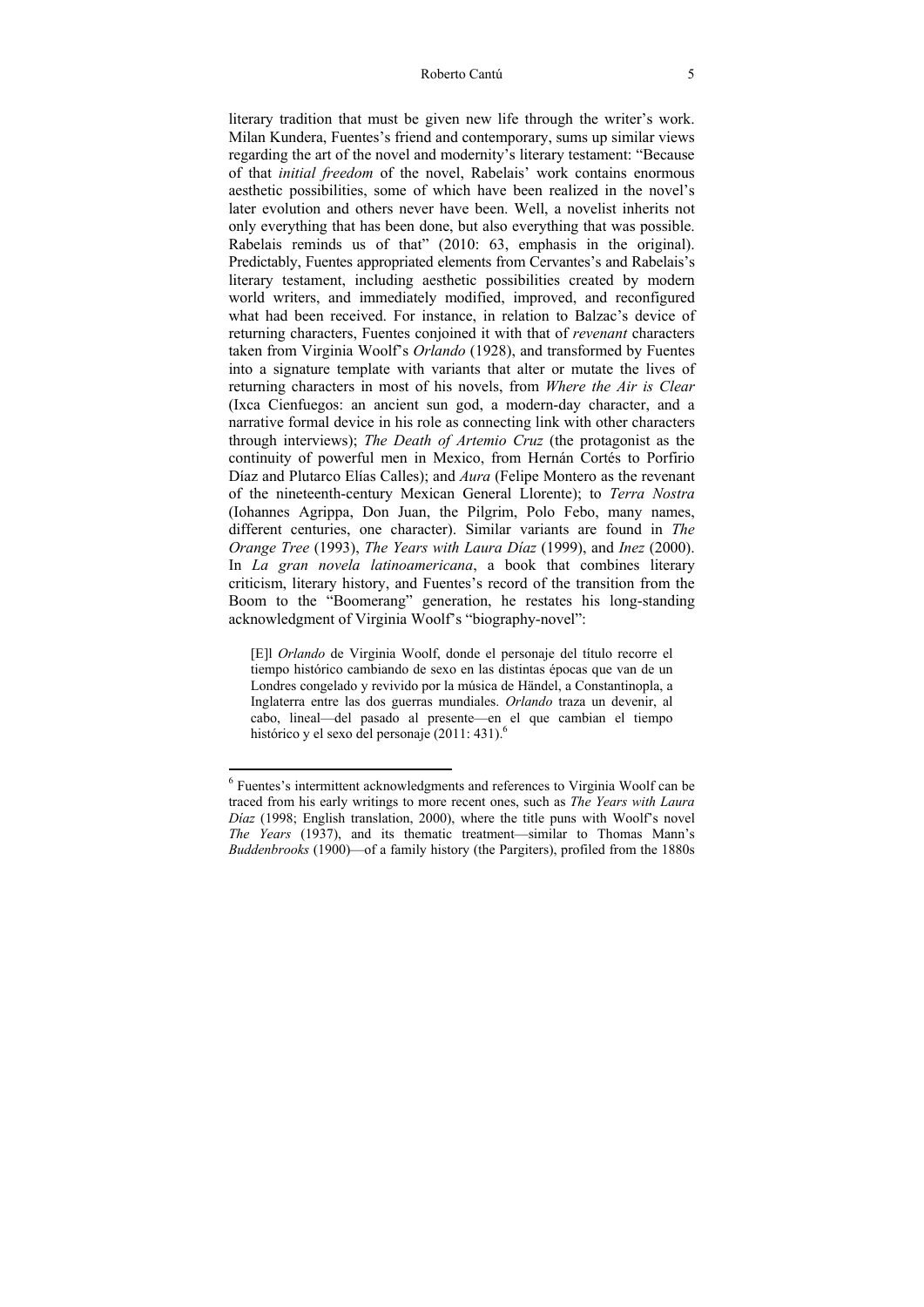to the 1930s. In *The Years with Laura Díaz*, Fuentes includes a character by the name of Orlando Ximénez who appears in Laura's life from their youthful years to their old age, thus running parallel to Laura's "education" and integration of her personality as an artist and photographer. The transition from unhappy wife to her life as an artist in Mexico City is narrated as follows: "She had, for the first time in her life, the famous 'room of one's own' that Virginia Woolf had said women deserved so they could have their sacred zone, their minimal redoubt of independence: a sovereign island of their own" (453). In addition, Laura's grandfather, don Felipe Kelsen, is a German emigré who in the 1860s turned farmer in Catemaco, Veracruz. One reads that Don Felipe's father, "Heine Kelsen […[ owed his position to a commercial and financial arrangement, subordinate but respectful, he had with old Johann Buddenbrook, a citizen of Lübeck" (21). In this allusion to Mann's *Buddenbrooks*, the reader is in a position to anticipate a parallel family history of economic rise, decline and fall, allowing for the emergence of artists: Laura, in Fuentes's novel; two novelists in Mann's "real" family history (the model for his 1900 novel): namely, Heinrich Mann and Thomas Mann. While reading this novel by Fuentes, one witnesses the manner in which the art of the novel is being redefined in front of one's eyes, while one attempts simultaneously to interpret the cryptic allusions to family history and works of literature Fuentes admired and revered. An illustration can be found in *Instinto de Inés* (Inez, 2002), dedicated to the memory of Fuentes's son, therefore a novel where kinship ties and literary references turn hermetic, but for the same reason an inducement and allure to interpretation. In this novel, a variant of Laura Díaz appears in Inés Rosenzweig, a Mexican opera singer with the artistic name "Inés Prada" known for her independence of character, and (so the reader imagines) her María Callas-like singing talent. In a dialogue darkened by German bombs being dropped in London in 1940, Gabriel Atlan-Ferrara makes a literary association while addressing Inés: " 'Now, because of the war, the lighthouse there is blacked out. *To the Lighthouse!*' Gabriel laughed. No more Virginia Woolf" (35). Two pages later, Inés is described as a woman with red hair (thus as Orlando) and as "a woman with no age" (37). This novel is suggestively close to Thomas Mann's *Dr. Faustus* (1947), with a composer (instead of a conductor in *Inez*) associated by musical ambition to Mephistopheles (referred to as "Mephisto" by Fuentes, thus recalling the title of Klaus Mann's novel). The themes of ambition, pride, isolation, suicides, and personal grief run through the pages of *Inez* in a narrative that ranges from an Eden-like origin (an Adam and Eve couple) and their modern revenants or counterparts who are connected by an inherited gift: a seal of crystal defined as "an object of unalterable form" (4), thus as an analog of a shared destiny that spans the time of humanity from the primeval couple to Gabriel and Inez. Read as a cluster of novels—from *Diana, the Huntress who Hunts Alone* (1995), and *The Years with Laura Díaz* (1998), to *Inez* (2002)—a cohesive interpretation would require a close analysis beyond a mere "psychobiography." These are novels in which Fuentes writes darkly but with enough luminescence so as to keep his readers in a penumbra or ambiguous setting, therefore in the belief that one has understood just about everything. And yet the mystery remains, perhaps stored in other lives, other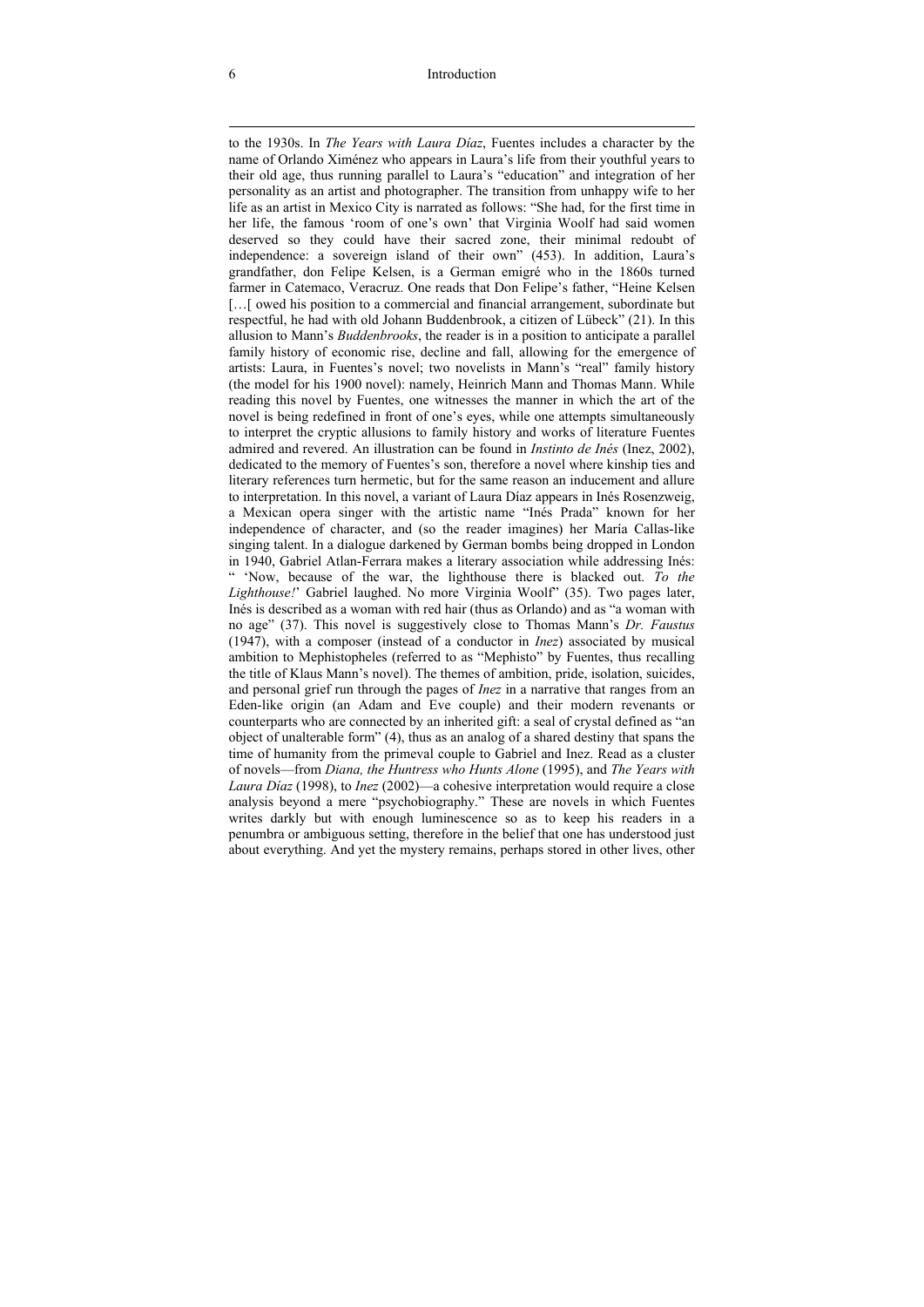Fuentes brushed aside the notion of "influences" in artistic creation, and conceived of the relation of the writer to an artistic heritage as one that contains the possibility of an aesthetic project enlivened by a creative energy often associated with avant-garde features in the Boom generation: "El escritor pertenece a una tradición y la enriquece con una nueva creación. Se debe a la tradición tanto como la tradición se debe al creador. La cuestión de 'influencias' pasa a ser, de este modo, parte de la facilidad anecdótica."<sup>7</sup> Attentive to tradition, Fuentes was not interested in "making it new" but in the aesthetic surprise, in the art's power to marvel and amaze, in other words in the extraordinary that is understood as the foundation of any awakening and "recreation"; in other words, for the work and reader to come to life again: "Cocteau's famous 'surprise me' was for [Gabriel Atlan-Ferrara] something more than a simple *boutade.* It was an aesthetic. Let the curtain rise over Rodolfo's mansard or Violetta's salon and we see them for the first time" (2002: 74). What opera is to the audience, the novel is to the reader.<sup>8</sup> In reading *Don Quixote*, the reader gallops on Rocinante for the first time.

Fuentes's wide-ranging narrative cycle, announced under the title "La edad del tiempo" (the Age of Time), includes fourteen categories, with

suicides, such as Woolf's, Thomas Mann's son (Klaus) and, above all, Rita Macedo's, Fuentes's first wife. This is the scope of work that awaits a future biographer of Carlos Fuentes, one that transcends the mere tools of literary criticism. As examples of such biographies, see Herbert Marder, *The Measure of Life: Virginia Woolf's Last Years* (Ithaca: Cornell University Press, 2000); Donald Prater, *Thomas Mann: A Life* (New York: Oxford University Press, 1995); and Fred Kaplan, *Henry James: The Imagination of Genius* (New York: William Morrow and Company, 1992).

<sup>7</sup> See Fuentes, *La gran novela latinoamericana* (198). See also my essay "Leer para abrir los ojos: el conocimiento y la imaginación en la narrativa de Carlos Fuentes" (2012: 30-34).

<sup>8</sup> For a reading of Fuentes's language of breaks and transitions in his life as a writer, as well as his Calvinist-like commitment and loyalty to his work, read the following lines in *Diana*: "Far from Diana, far from my past, I still felt close to the literary joy I'd recovered. I did not burn the pages I'd written in Santiago with Diana at my side [Gringo Viejo?], but I had leapt from them, with more strength and conviction than ever, to the work that was waiting for me, that summoned me, and that gave me the greatest happiness in my life […] No novel gave me so many intelligent readers, readers who were close to me, who were permanent, who mattered to me…With that novel, I found my real readers, those whom I wanted to create, discover, keep. Those who, like me, wanted […] another level of communication and discourse: language, history, epochs, absences, nonexistences as characters, and the novel as the meeting place of times and beings that would never otherwise encounter one another" (196-107).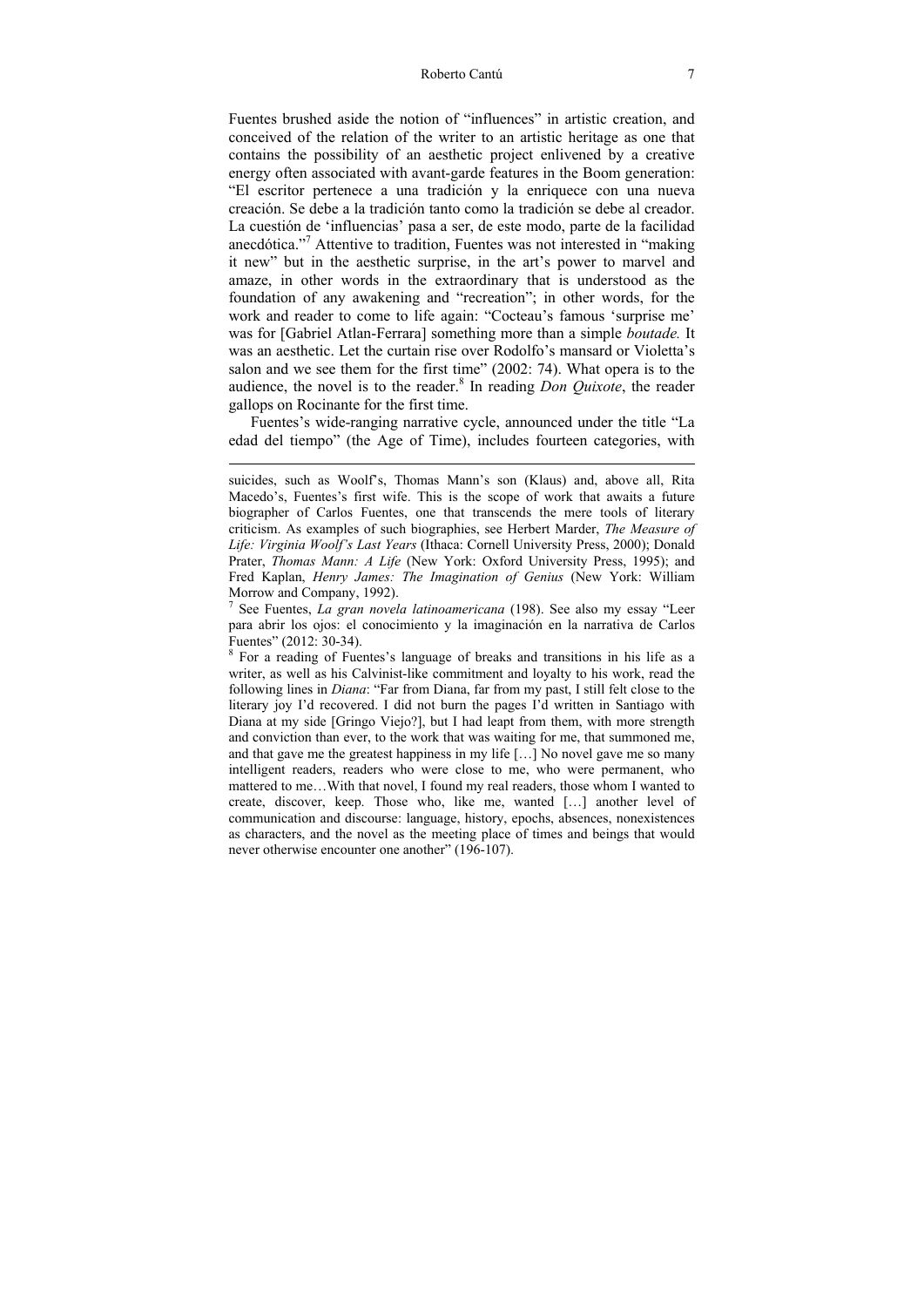five bearing the word "time" (romantic, revolutionary, political, and so forth); eight corresponding to titles of published novels, and one category to the topic of education: *Las buenas conciencias* (The Good Conscience, 1959), and *Zona sagrada* (Sacred Zone, 1967). The fourteenth and concluding category includes only one novel that puns with the cycle's title: *El naranjo o los círculos del tiempo* (1993, translated as The Orange Tree, 1995). This novel is one of Fuentes's major narrative achievements, drawing from his readings of Bernal Díaz del Castillo (but reading him "in reverse," as in Jerónimo de Aguilar's initial account), Polybius, Cicero, and Appian, therefore from ancient Greece and Rome, to the "savage" Spain of Numancia and the Age of Discovery, and from post-Conquest to modern Mexico.<sup>9</sup> Historical irony: the rise and fall of civilizations is explained by the transient grip and grasp of human triumph and power. Fuentes's long labor on his own aesthetic project—envisioned as Mexico's "Human Comedy"—shall keep readers and literary critics beguiled and occupied for many generations.

*The Reptant Eagle: Essays on Carlos Fuentes and the Art of the Novel* opens with five different approaches to one of Fuentes's novels known for its structural innovations: *The Death of Artemio Cruz* (1962). In the lead essay, Steven Boldy recalls the revolutionary and demanding techniques that Fuentes brought to the art of the novel and, in particular, to *The Death of Artemio Cruz*, among them: the novel's structural fragmentation, the narrative's multiple and synchronous temporal planes, and the reader's groping (at first) through the incomprehensible narrative that, thirty years afterward, according to Boldy, turns visible and transparent. The novel has remained the same, but not the reader: through repeated readings, Boldy acquired better-suited interpretive habits. Of the thirteen chapters that compose this novel, Boldy claims that "1934: August 12"—a chapter little studied till now—is where Artemio Cruz encounters a turn or curvature in his life, and the axis where Artemio's amorous passion—Laura Rivière spins according to the beat and cadence of its own origin, decline, and death. A chapter that treats themes such as adultery (Artemio and Laura), a romance in major cities (New York, Paris), various art forms (paintings by Renoir, Monet), drama (Pedro Calderόn de la Barca), and music (Händel's *Concerti Grossi*), "1934" marks the apogee in Artemio's desirous and

<sup>&</sup>lt;sup>9</sup> The impact of Carlos Fuentes on the Chicano novel can be noticed in Alfredo Véa's *Gods Go Begging* (1999), a novel in which Chicano soldiers in Vietnam play the "supposing game": "Just imagine what would have happened if Hernán Cortés and his men had been blown far off course and landed at Plymouth Rock instead of Veracruz" (113). For more details, see my article on Alfredo Véa (2005:151-174).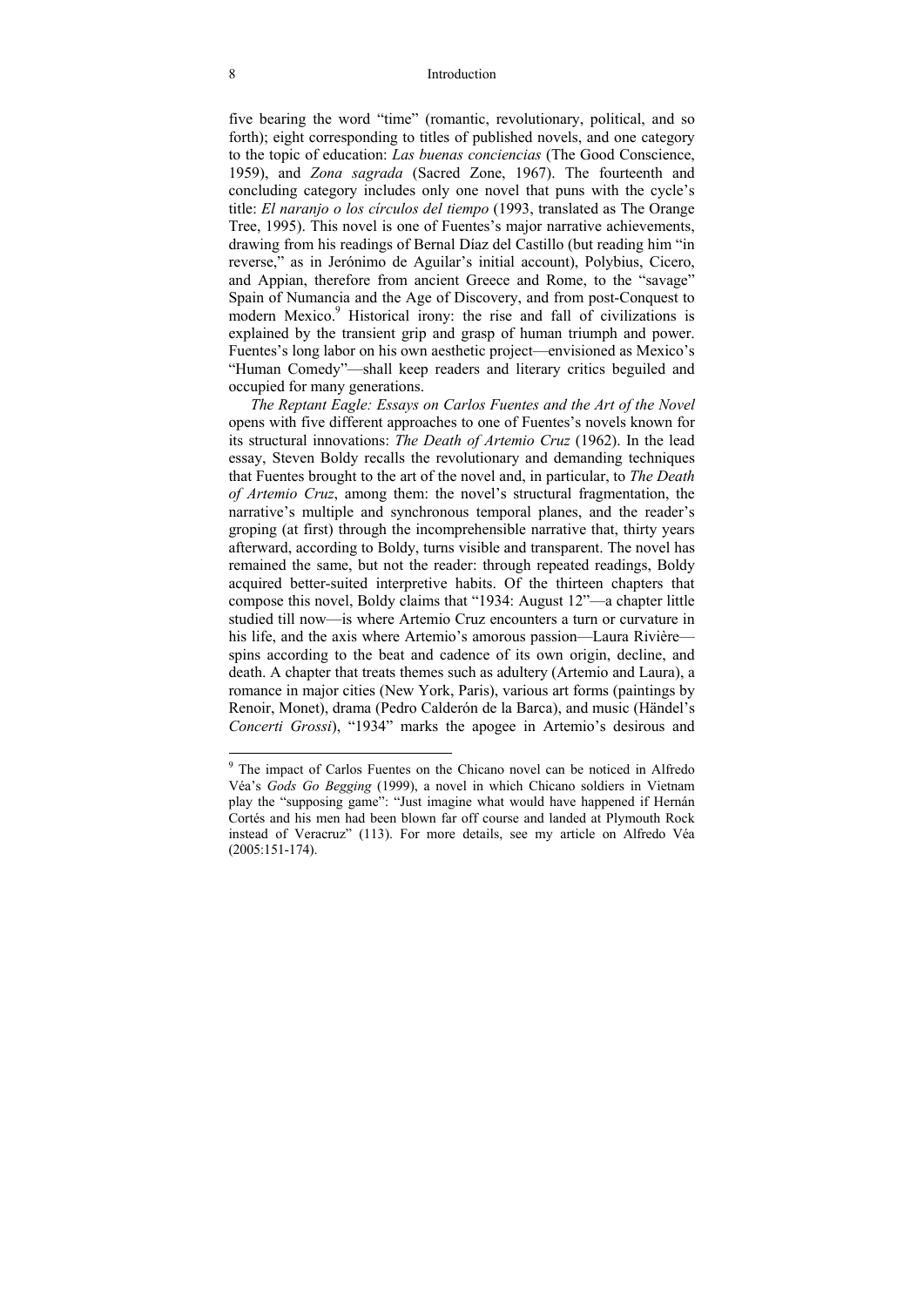sensuous life, endowed with a sensorium that extends its reach to the world through sight, smell, taste, touch, and hearing. True to Artemio's "capitalist" inclinations, he exults in acquisition and gratification. Boldy unveils the correspondence between the four separate references to Händel's music in this chapter and the couple's psychological changes from optimism and celebration to one of fall, rejection and, ultimately, Artemio's decision not to share a life with Laura—a choice he will later regret. Boldy's close reading functions like clockwork in terms of its complex but reliable machinery: he alludes to the reappearance of Artemio and Laura in Fuentes's *The Years with Laura Díaz* (1999), a Balzacian technique of returning characters but with a difference, this time with the emphasis on Laura Díaz who decides not to share a life with Orlando never to regret it. In his conclusion, Boldy observes that *The Death of Artemio Cruz* is Proustian in its formal and thematic scope: as in *In Search of Lost Time,* Fuentes's novel illustrates the tyranny of "real" time in its flow and passing; in Time's dominion in Artemio's consciousness and memory; and in the novel's literary composition structured synchronically in superimposed temporal levels.

Maarten Van Delden's essay holds our attention on the signaled references to hands, arms, and fingers in *The Death of Artemio* Cruz, found generally on two different realms: touch and gesture. The analysis unfolds throughout various instances in the novel where such realms function thematically or culturally involving characters associated with Artemio, from his wife Catalina to his son Lorenzo, and women who loved him, such as Regina and Laura, thus pointing to social meanings related to intimacy, friendship, recognition, desire for possession, and erotic desire. Van Delden argues that *The Death of Artemio Cruz* has been read for the most part as a psychological novel due to the primacy of the interior monologue throughout the narrative; his innovative reading, however, turns our attention to bodily experience as paramount in Fuentes's novel, basing his argument on recent theoretical models that posit the human body as central to modernism, reform movements, aesthetic gratification, and experiential authenticity. Reminiscent of Marshall McLuhan's *Understanding Media: The Extensions of Man* (1964) on the transformation of one's sensorium in response to new technologies, Van Delden's argument deals frontally with writings by Constance Classen and her description of a cultural break, development, and transition in Western society: namely, its transformation from a tactile and "hands-on" common social body, to a "hands-off" world of the social individual with a proclivity toward the visual and a detached way of life. The essay closes with two questions: since Artemio Cruz lives mostly in a "hands-on"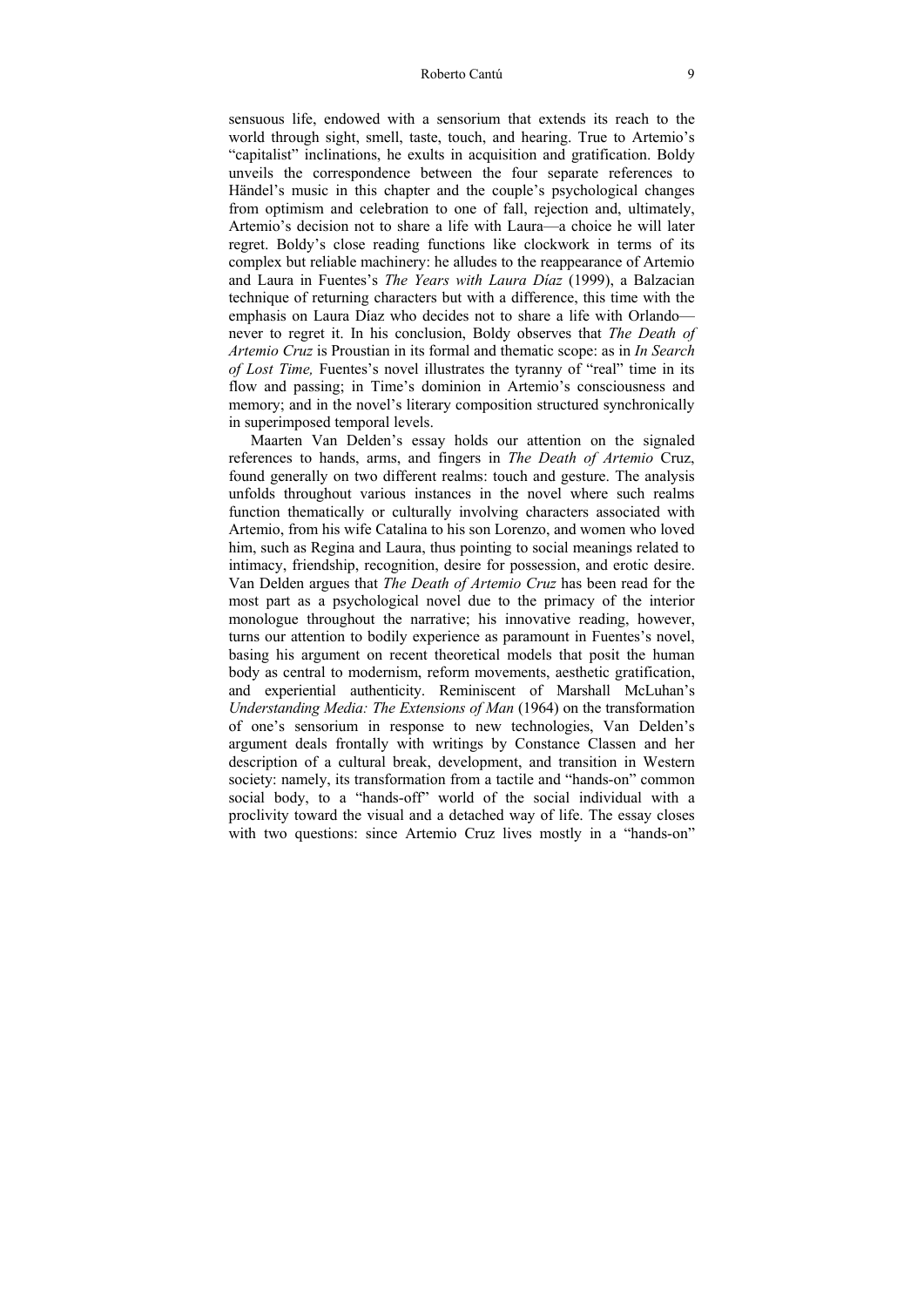world, does it mean that he has not made the transition to the modern era? or, is Fuentes "leading a modernist rebellion of the senses"? Van Delden offers an answer, but on this matter, one must remain detached and handsoff, allowing the reader to find out for her/himself.

A novelist and literary critic, Eliud Martínez reads *The Death of Artemio Cruz* with his native Texas in mind, therefore with the emphasis on terms often associated with Carlos Fuentes, a writer whose work is international in thematic content, cosmopolitan and global in worldview, and encyclopedic in the intertextual breadth of his writings. Tacitly challenging the parochial view held in Texas during his generation that Mexicans constitute a "race," Martínez uncovers in Fuentes's novel the representation of Mexicans as a people with "multiple ancestries" indigenous, Spanish, African and, among others, Asian and Jewish—with its "multi-racial" vitality embodied in Artemio Cruz and his Afro-Mexican ancestry as the promise and premise of the New World since the age of its Columbian discovery. In terms of its global scope, *The Death of Artemio Cruz* ties the main character to several continents—Africa, Europe, and North America—and to different world cities, such as New York, Paris, and Mexico City. A traveler, astute gazer, and keen to emerging opportunities for acquisition and profits, Artemio Cruz is the expression of a major historical force: the modern age. Modernity thus becomes, according to Martínez, the warp and woof of Fuentes's novels, with an encyclopedic array of references to film, history, mythology, philosophy, politics and world literature. As Martínez claims at his essay's end, Carlos Fuentes is Mexican and a citizen of the world.

Fuentes's life-long fascination with cinema is a topic that achieves full projection in James A. Hussar's thorough and detailed reading of the structural, thematic, and narrative levels in *Citizen Kane* (1941) and in *The Death of Artemio Cruz*, turning his attention as well to the biographical and historical similarities that most critics have found between Charles Foster Kane and Artemio Cruz*.* Hussar's interest is to argue for their "key differences," particularly as these are portrayed through memory (Artemio) or interviews (Kane). Another major difference: Kane's life runs through seventy years, while Artemio's is recounted in a time lapse of twelve to twenty-four hours, but over hundreds of pages as opposed to the film's less than two-hour duration. Hussar brings to his detailed analysis the theoretical work of Gerard Génette to study the novel's "story time" and "story's length," and its triadic narrative structure—"I," "You," and "He"—that he claims results in an intrinsic ambiguity and simultaneity through fragmentation and repetition of phrases in the novel. According to Hussar, Fuentes's desire not to follow but to go beyond *Citizen Kane*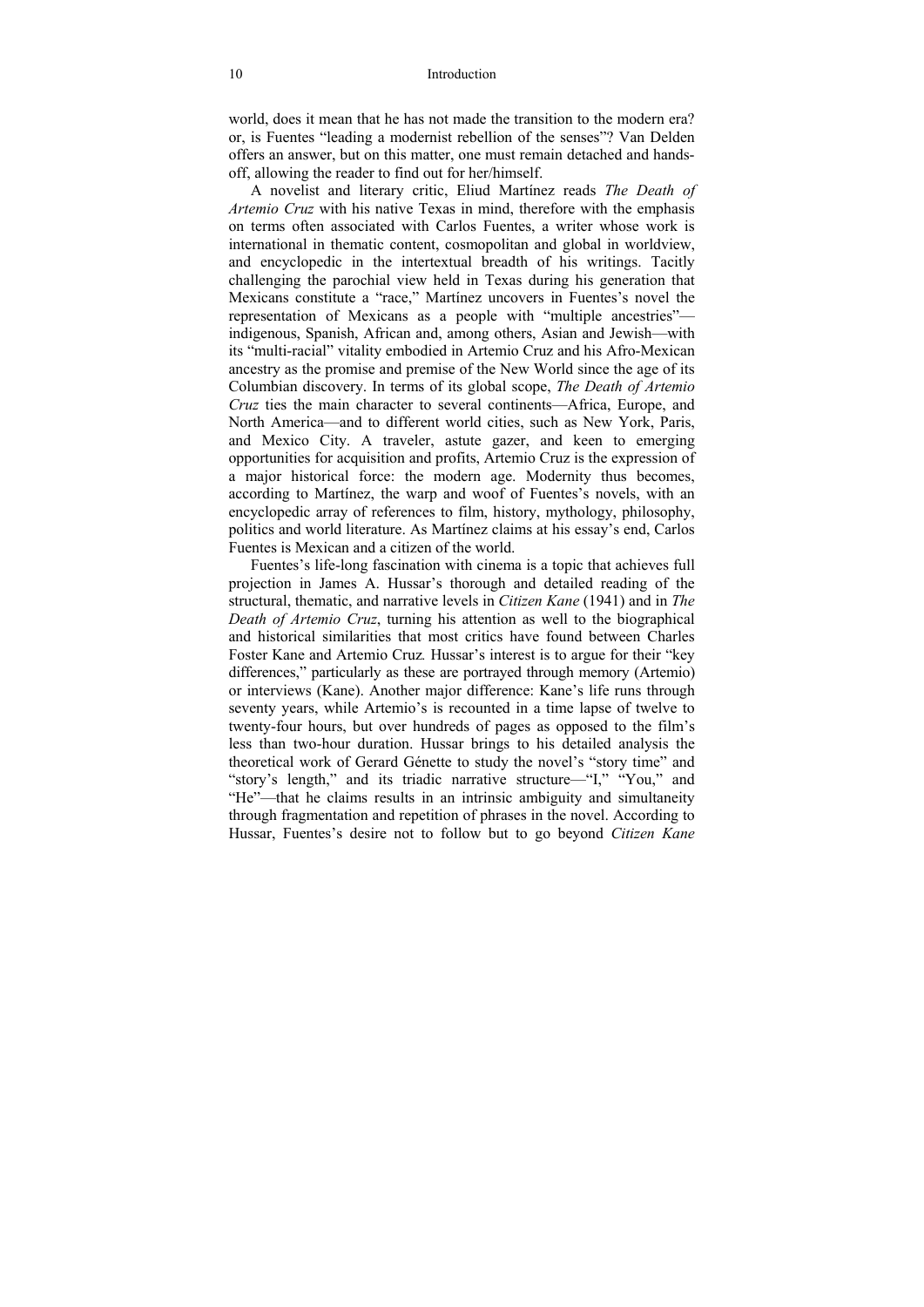corresponds to his incessant search for innovative and unfamiliar modes of artistic expression in the novel, a search that is the 'hallmark of modernism."

The section on *The Death of Artemio Cruz* closes with an essay by Valentín González-Bohόrquez, who raises questions central to Fuentes's novel, from Artemio's education to his maturation and acquired knowledge of the ways of the world, themes of character development that define the literary genre known as *Bildungsroman*. González-Bohόrquez observes that the novel resembles an autobiographical account of a man in his deathbed, reduced to relive unconsciously the deep-seated memories of his life mostly through interior monologues and their interplay with the other two narrative voices ("He" and "You"), hence his argument that Fuentes's novel is an *anti-Bildungsroman* in the sense that Artemio is portrayed in a fragmented and splintered condition that draws him to the sphere of modernity and its cultural discontents. As such, Artemio moves from a pastoral existence in his native Cocuya, and from the idealism stemming from literacy and radicalism learned from don Sebastián in Mexico City, to his participation in the 1910 Mexican Revolution, followed by his progressive greed and corruption. In his rise and fall, Artemio mirrors the history of post-Revolutionary Mexico and its possibilities for immense fortunes made by a few. In addition to the analysis of Fuentes's novel as an *anti-Bildungsroman*, González-Bohόrquez takes up again the close examination of the novel's three narrators—"I," "You," and "He"—and Fuentes's early indebtedness to the critique of Mexican traditional culture and sense of history found in *The Labyrinth of Solitude* (1950), by Octavio Paz.

The second part of this book draws the reader's attention to Fuentes's novel *Terra Nostra*, considered a masterpiece and his most ambitious literary achievement. The French scholar Florence Olivier opens this section with an emphasis on "colloquy" (dialogue), thus on a Platonic tradition based on conversation and cross-examination, essential to the Socratic dialectic as the art of reasoning, and its critique in Fuentes's novel in which a true *combattimento*, a conflictive encounter, and a polemical interaction take place throughout the novel's breath-taking length. A novel that celebrates the nonconformist, the eccentric, and the heretical in its pages, inevitably represents faith itself as no longer standing as reason's rival: it is now the dream, utopia, imagination, and knowledge.10 Olivier

 $\overline{a}$ 

 $10$  Fuentes learned early as a writer the importance of making choices, later to be understood as the meaning of the Greek word *haireticus*: "he who chooses" (2002: 77). The language of heresy runs through most of Fuentes's novels, and plays a central role in *Terra Nostra* (1975).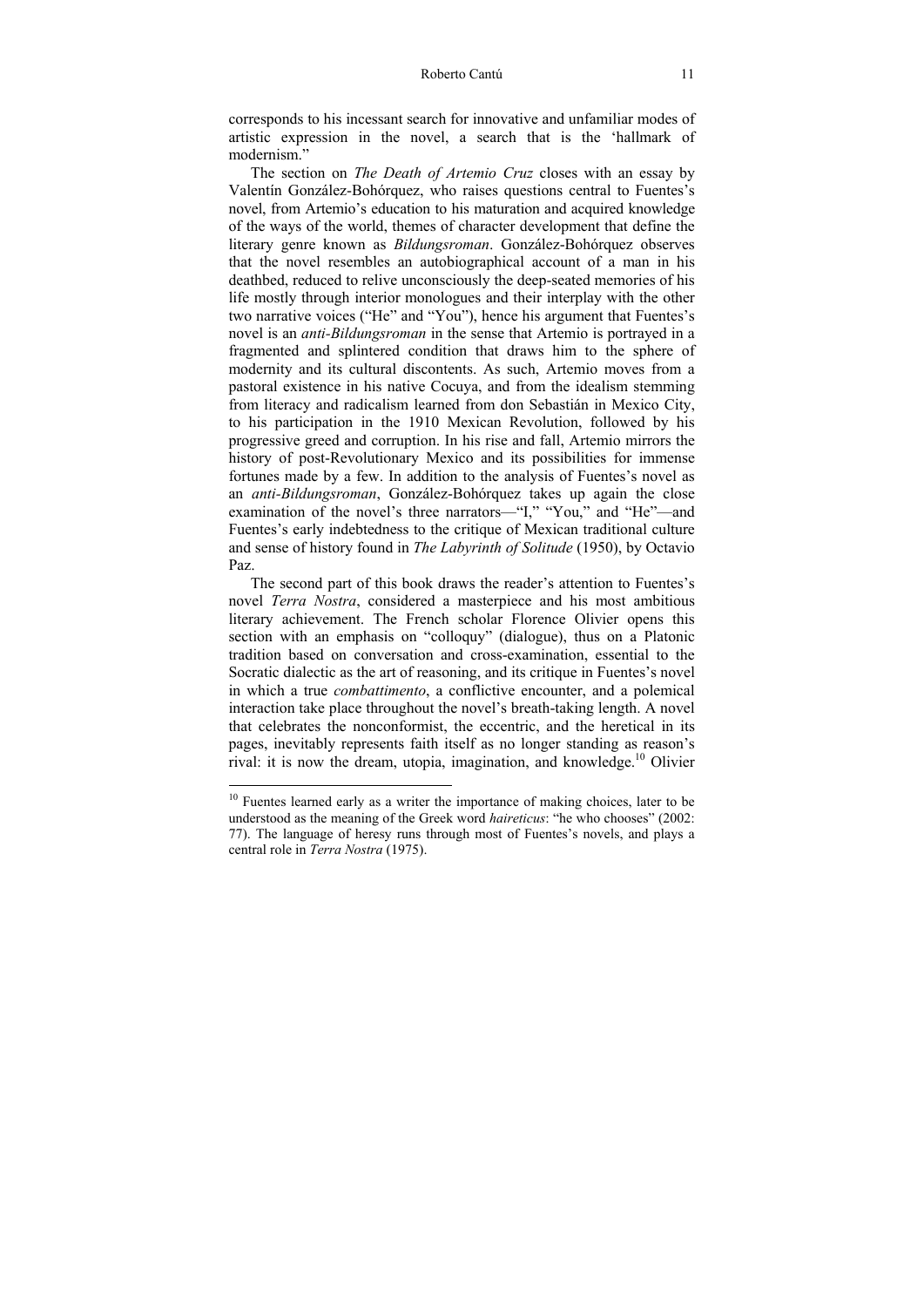regards *Terra Nostra* as Fuentes's work of maturity, therefore as a spirited phase of transition where questions about the "old world" and the "new world"—ruled by concerns of "what really happened"—are subordinated to more pressing ones facing the "the next world," to be defined as what could have been, hence the importance of new searches and desires for the "no-place" of utopia and the missed opportunities, and the claim that the past must be resurrected and brought to memory in order for characters to choose again. Olivier holds that the narrative structure in *Terra Nostra*, divided into three parts that stand for three different worlds—the old, the new, and the next—follows a dialectical pattern of conflict and (momentary) resolution that "resurrects" kindred works of art in literature (Dante's *Divine Comedy*) and painting (Hieronymus Bosch's *The Garden of Earthly Delights*), works based on a metaphysic with its own hell, purgatory, and paradise. Fuentes's utopia or golden age, posited as his desire to "choose again," signals the sixties as a fundamental generational quest that was truly global in its search for love, justice, health, and knowledge. In a language that combines the high diction of poetry and lucidity—thus of the dream and reason—Olivier guides the reader through *Terra Nostra* as our Virgil in a dark, superb, and bewildering forest, all along providing us with a map of the entire novel. Fuentes would agree: it had to be someone born in France who could unveil in *Terra Nostra* the exact point of balance—moral, sexual, intellectual—that marks the tension between the old and the new, the Anglo-Saxon and the Latin, the Germanic and Mediterranean that, in his view, continue to tear us apart. Olivier's art of reasoning is fully anticipated in *Terra Nostra*: "reason is the intermediary between God and the Devil" (1976:197).

Michael Abeyta's essay conjoins his readings of *Terra Nostra* and of Fuentes's *Cervantes, o la crítica de la lectura* (1976), a dual task whose success and novelty is due to Abeyta's literary and philosophical background. *Terra Nostra* gains a greater degree of legibility, Abeyta claims, when read as Fuentes's "burlesque" of Hegel's dialectic of the master and the slave through what he calls "the deconstruction of the legacy of absolutism," an argument that leads to the close study of two main characters: Celestina and Felipe, thus of a "serf" and a monarch, or slave and master. At the core of Abeyta's wide-ranging analysis is the idea of the "gift" (a lesson learned by the Pilgrim upon arriving on the shores of the New World), potlatch, and an *herencia* understood as a cultural legacy, therefore as an ancestral "gift" that is both a burden and a promise, a received civilization (mainly Mediterranean and of the New World) spread globally after the Age of Discovery, resulting in the "Latin" imperative to revive, transform, and reinvent. Abeyta draws from Fuentes's 1976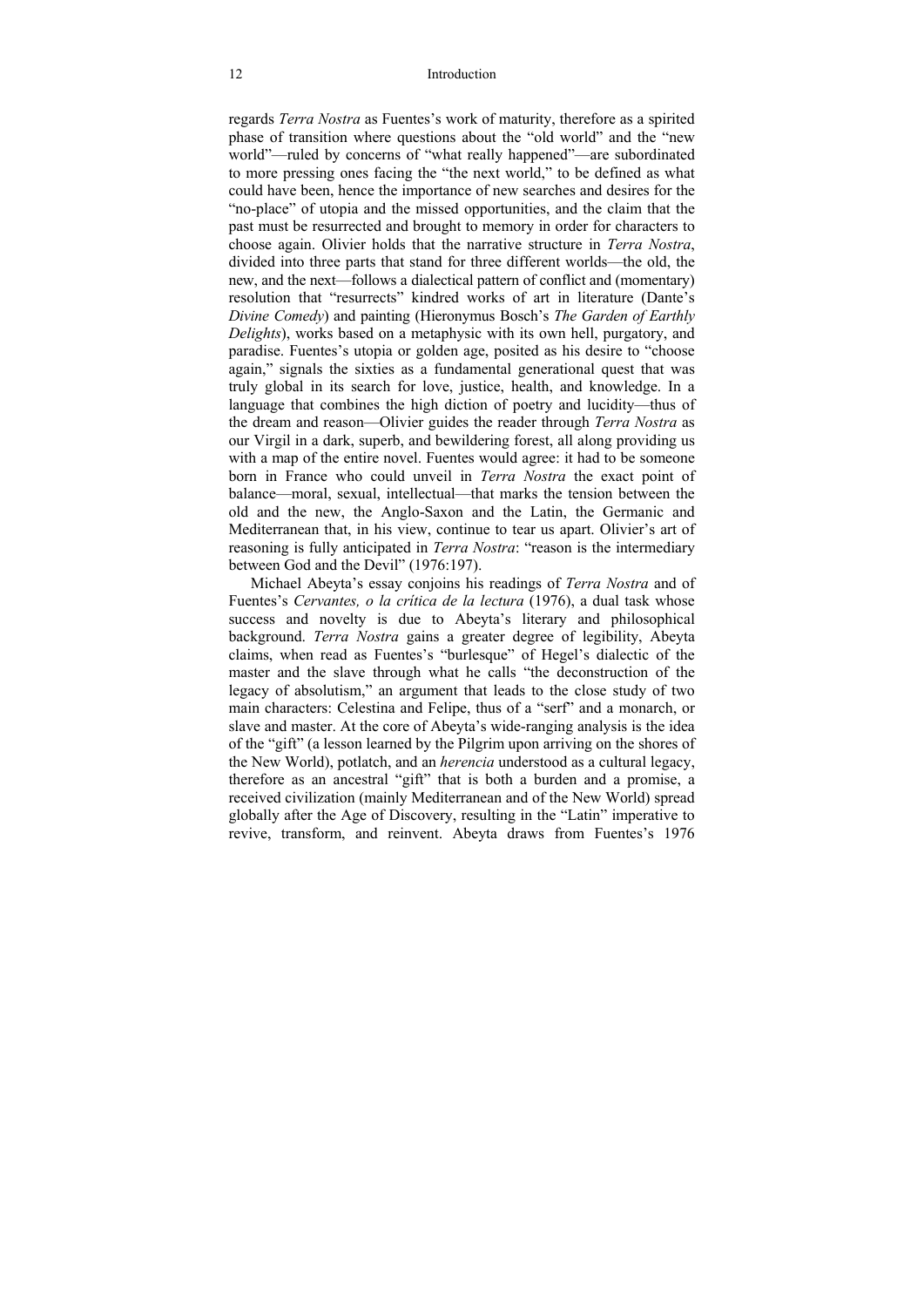essay—a theoretical and critical companion piece to *Terra Nostra—*to illuminate the scope of Fuentes's ambitious narrative enterprise that includes *inherited* ideas from works by Georges Bataille (France, 1897- 1962), and Jorge Luis Borges (Argentina, 1899-1986), not to mention references in *Terra Nostra* to an entire library that would include works by Fernando de Rojas, Miguel de Cervantes, Tirso de Molina and, among many others, Luis Buñuel and Julio Cortázar.<sup>11</sup> Abeyta's own quest for totality is made evident in this comprehensive essay that, in an animated and broad direction, takes the reader throughout *Terra Nostra*, frequently suspending the flow of his argument in order to question, critique, and move beyond other studies of *Terra Nostra*, thus fully engaged in critical meditations on Fuentes's writings and inspired by the spirit of dialectic, polemics, and his desire to transform and revive our reading of Fuentes's masterpiece*.* 

This section on *Terra Nostra* closes with an essay by Young Mee Park, a scholar born in South Korea but with an educational background gained at the *Universidad Nacional Autόnoma de México*, therefore with an avowed condition as a transnational that strikes through and crosses out the "Latin" in *Terra Nostra*, resulting in a *Terra* that is virtually *Nostra* in a global sense. With Bakhtin's study of Dostoievsky as a reference point, Park argues for a renewed approach to the reading of *Terra Nostra* that would transcend the "content" or mere story-line of the narrative. She proposes a study that includes the compositional form and structural innovations that best define *Terra Nostra*. With this objective in mind, Park grounds her study on the novel in question and on Fuentes's *Cervantes, o la crítica de la lectura*, thus anchoring her all-embracing study in Fuentes's own poetics of the novel. Her method of reading begins with the internal construction of the narrative (the fictional level), followed by her critical analysis of *Terra Nostra'*s external construction or metafictional level. In the course of her analysis, Park reflects on the role of various characters—Celestina, El Señor, the Pilgrim, and Ludovico with attention to the different tales "told" in the narrative and to the historical sequence that ranges from the Old and New to the Next World. As Park observes in her essay, the characters do not play a conventional unitary or static role; on the contrary, *Terra Nostra*'s characters transform themselves and change through time, from the age of Tiberius to the year 2000, thus justifying one refrain in the novel: "several lifetimes are needed

 $\overline{a}$ 

<sup>11</sup> See my analysis of Tirso de Molina's *El Burlador de Sevilla, o el convidado de piedra*, with references to Julio Cortázar's novel *Rayuela* (Hopscotch, 1966), and to a major character in *Terra Nostra*: Don Juan (2013: 95-114).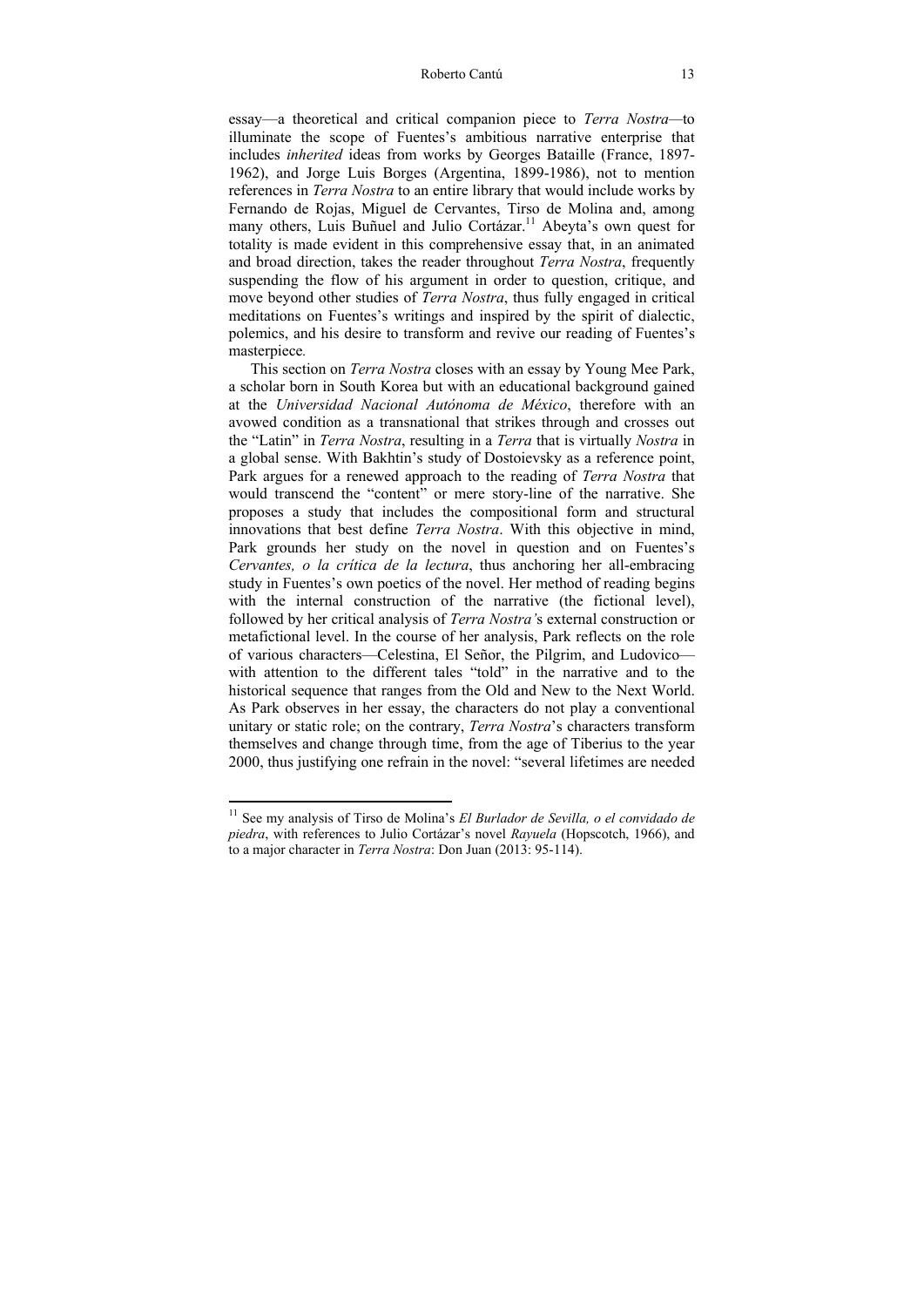to integrate a personality"  $(769)$ <sup>12</sup> In addition to Tiberius' curse, the "reincarnation" of the Pilgrim (and that of other characters connected to him, such as Celestina, Ludovico, and Felipe), functions as a trope for metamorphosis, simultaneity, and an Otherness that confirm Maestro Valerio's "cinematic" principles in his Theatre of Memory: "The images of my theater bring together all the possibilities of the past, but they also represent all the opportunities of the future, for knowing what was not, we shall know what demands to be: *what has not been, you have seen, is a latent event awaiting its moment to be, its second chance*" (561, my emphasis).

The section on the visual arts in Carlos Fuentes sets off with an essay by Georgina García Gutiérrez Vélez, a personal friend of Carlos Fuentes and author of several books on his novels and short fiction.<sup>13</sup> In her essay, she argues for the two "renaissances" produced by Diego Rivera and Carlos Fuentes, with the first taking place in 1921 when Diego Rivera returned to Mexico from Europe; the second, in 1958, with the publication of Fuentes's first novel, *La regiόn más transparente* (Where the Air is Clear, 1958). Both artists discover Mexico and represent it in a manner that shocks, angers, or mystifies Mexicans of the first half of the twentiethcentury. According to Vélez, three factors play an important role in the manner in which Rivera and Fuentes spark cultural renaissances in Mexico: in both artists, the spirit of an avant-garde unifies a sense of social consciousness with the intellectual's inclination to critique "reality," and

<sup>&</sup>lt;sup>12</sup> This is fundamentally the plot in Virginia Woolf's *Orlando*: the main character acknowledges that she (formerly a male) is constituted by many selves ("For she had a great variety of selves to call upon," 226) and, therefore, the question as to when she will find unity and totality of being is central to the narrative. And the integration of the self happens, just before midnight: "she was now one and entire [...] She saw the intricacy of the twigs of every tree. Each blade of grass was distinct and the markings of veins and petals […] I can begin to live again. I am the Serpentine, she thought, the little boat is climbing through the white arch of a thousand deaths. I am about to understand" (235-236). The stroke of midnight takes place on "Thursday, the eleventh of October, Nineteenth-Hundred and Twenty-Eight" (241). A British joke: this date corresponds to the date of publication of *Orlando* (thus its unified "birth" as a book). Fuentes must have observed another aspect of this novel's conclusion: he was born exactly a month later: November 11, 1928.

<sup>13</sup> See her most recent book, *La regiόn más transparente en el siglo XXI*: *Homenaje a Carlos Fuentes y a su obra* (México: UNAM, 2012), published on 25 October 2012, thus five months after Fuentes's death on 15 May 2012.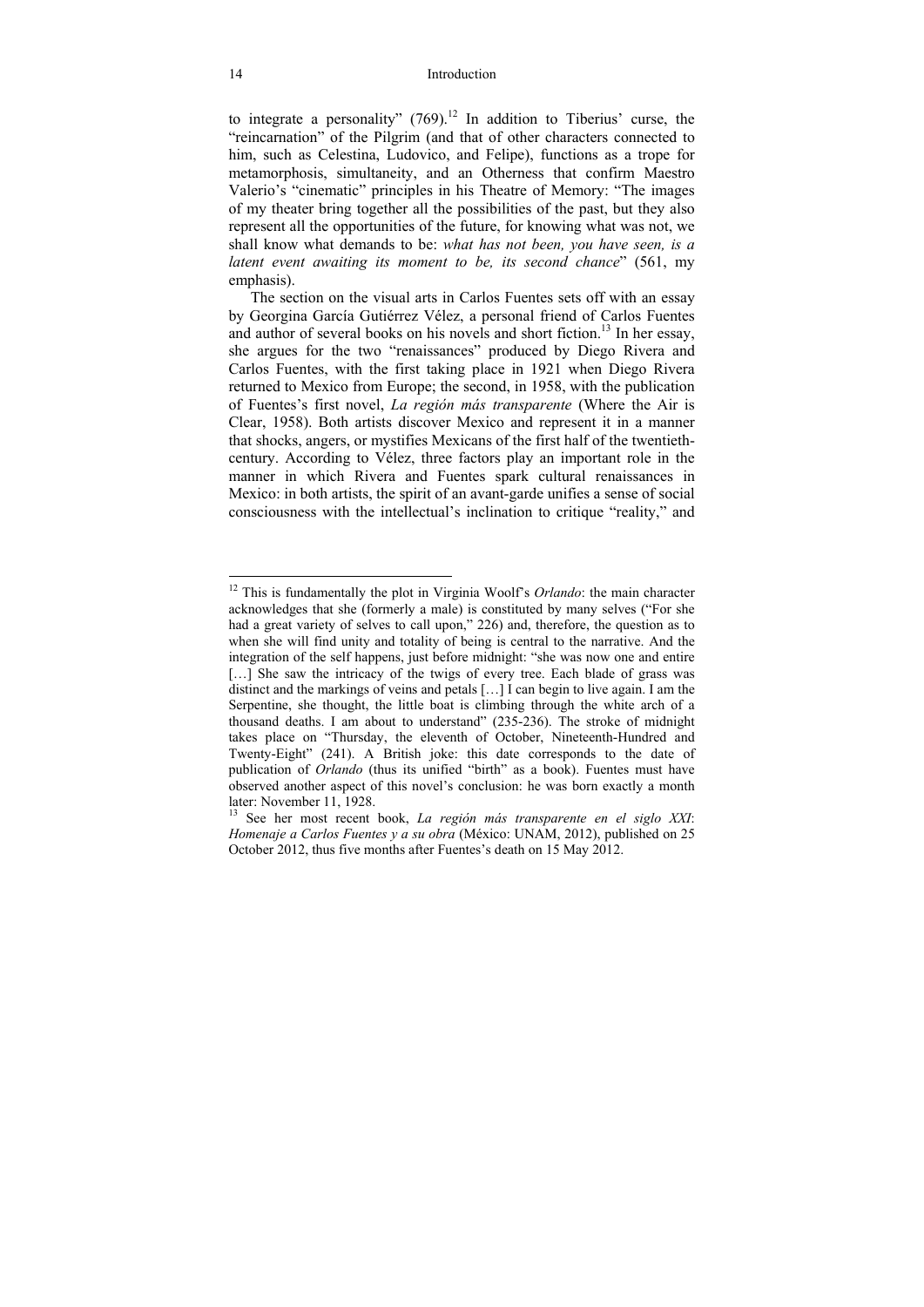that of the creative artist who is critical of the arts.<sup>14</sup> In their international view of Mexican culture and history, both run against a post-revolutionary nationalism and conservative sectors in Mexico with no tolerance toward Rivera's portrayal of Lenin and Trotsky as the political horizon of the nation, or of Fuentes's cosmopolitanism and "expatriate" joys while living abroad in Switzerland, England, France, or the United States. Due to their strong personalities and the scope of their artistic creations, Vélez claims that Rivera and Fuentes break with tradition and create pathways for Mexico's modernity, one in painting, the other in literature. In this essay, Vélez recalls the attacks and verbal venom that both Rivera and Fuentes encountered in Mexico, no doubt a symptom of a pre-modern society unable to understand much less appreciate murals by Rivera or novels by Fuentes. One learns that the stand Rivera and Fuentes took against tradition and intolerance produced two major results: first, a new generation of artists and writers who opposed a narrow and Statesponsored nationalism of the early phases of the revolution and, second, that through their art, Rivera and Fuentes forged a national identity open to the world. Vélez states that Carlos Fuentes was the unifying force in the two renaissances thanks to his constant inclusion of the arts—e.g., literary traditions from diverse parts of the world, painting, music, architecture, and film—in his novels, short fiction, and essays.

The essay by Lanin A. Gyurko rests on many years of robust research and on four major scholarly books on Carlos Fuentes's novels, drama, short fiction and on their interconnectedness to world film. Gyurko looks into the background of Fuentes's fascination with world film since his childhood, beginning with *Sunset Boulevard*, *Casablanca*, *The Maltese Falcon* and—to limit the list to U.S. films alone—*Citizen Kane*. The passion for film led Fuentes to marry his first wife, Rita Macedo (1925- 1993), an award-winning Mexican movie actress. Gyurko notes that Fuentes's constant interest in film is visible in his "cinematic" novels, such as *Where the Air is Clear* (1958), and *The Death of Artemio Cruz* (1962), unfortunately with failed attempts to take them to the screen; or in *Old Gringo* (1989), a novel successfully adapted to film by Luis Puenzo. According to Gyurko, Fuentes's passionate attention to the silver screen, and his charisma, dashing looks, and love of public acclaim, could have catapulted him as a movie star; on the other hand, as a world-renowned writer and engaging speaker, Fuentes was perceived as a celebrity, with long lines of people waiting to enter auditoriums to listen to his lectures.

 $\overline{a}$ 

 $14$  On the political and aesthetic forces that breathed life into the avant-garde during Rivera's time, followed by its decline, see Andreas Huyssen (1986).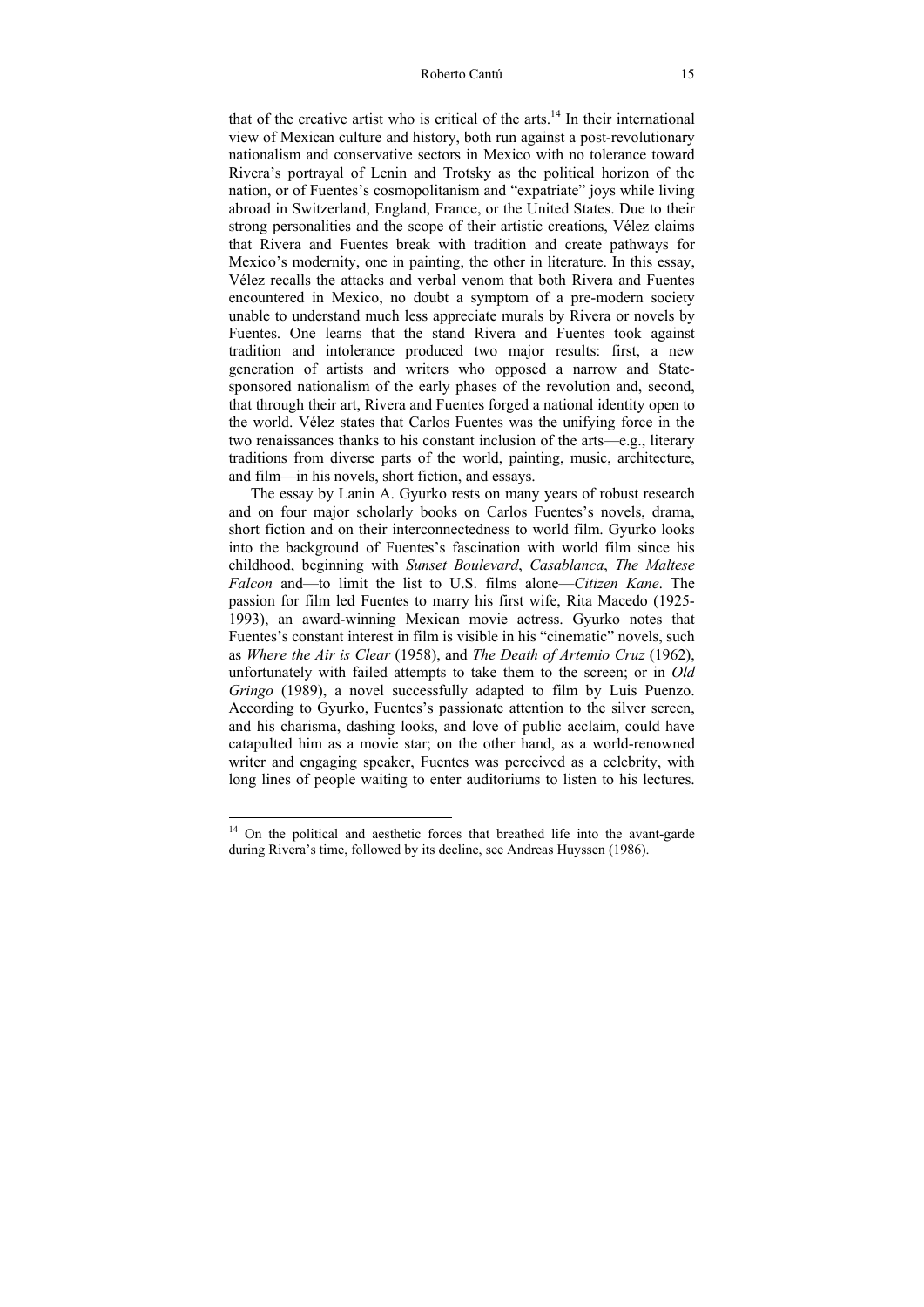Gyurko's essay—thorough, intriguing, informative—studies Fuentes's major works in light of films by famous directors, such as Billy Wilder, Otto Preminger, Luis Buñuel, Sergei Eisenstein, and movie stars María Félix, Dolores del Río, and Jane Fonda, to name a few. Among his many disclosures: Guillermo del Toro will be co-producing a film adaptation of *The Death of Artemio Cruz.* 

Wendy B. Faris opens the section titled "Carlos Fuentes and the Art of the Novel" with an in-depth study of *Una familia lejana* (Distant Relations, 1980), a novel where Fuentes brings focus to his concerns regarding ruins—of Mexico, the world, of literature, of language itself—and engages the "glocal" (the global and the local), and the transatlantic interchanges between Paris, France, and the Toltec ruins of Xochicalco in Morelos, Mexico. Faris sparks one's attention with questions that take us to the core of the novel: why Xochicalco, and what thematic and structural resonances in relation to the novel itself does that choice reveal? The aesthetic value of ruins, argues Faris, stems from their condition as the "totality of remains" that can be recycled by the Baroque imagination into hybrid cultures, akin to Alejo Carpentier's poetics of the New World Baroque. The novel's oscillating narrative between historical enclosures in Paris and in Xochicalco points to its hermetic composition, unmistakably written for an elite readership that will appreciate the historical associations imaginative more so than literal and factual—between the former as the site associated with the *Ancien Régime* and the French Revolution, and the latter with a ceremonial place of Toltec rule where Quetzalcόatl and Tlaloc were major deities identified with the nobility and fertility, respectively. Known as the place of water, Xochicalco's stone friezes are decorated with a flow of interlocking plumed serpents and Tlaloc-related water glyphs that reveal the true purpose of this Toltec "architext": it was the site of a state cult for the cultural elite. Such are the "distant relations," argues Faris, which define the cosmopolitan dimensions of *Una familia lejana*, with Mesoamerica and France as the two determining forces that have shaped the "glocal" in Fuentes's writings.

In his essay on Carlos Fuentes's *Aura* (1962)—a novella that extends its skeletal, Gothic hands to films, such as *Ugetsu Nibigatary*, by Japanese film director Kenji Mizoguchi; to Fuentes's memories of Maria Callas, and to writings of Henry James ("The Aspen Papers")—Pablo Baler brings "disorder" to the academic understanding of the Gothic literary tradition (mainly English), emphasizing instead Fuentes's own claim, namely: the imperative for Latin American writers of the "Boom" generation to create a new foundation for language, and a literature of "disorder" that would replace the calcified and false idea of "origin" in Latin American culture.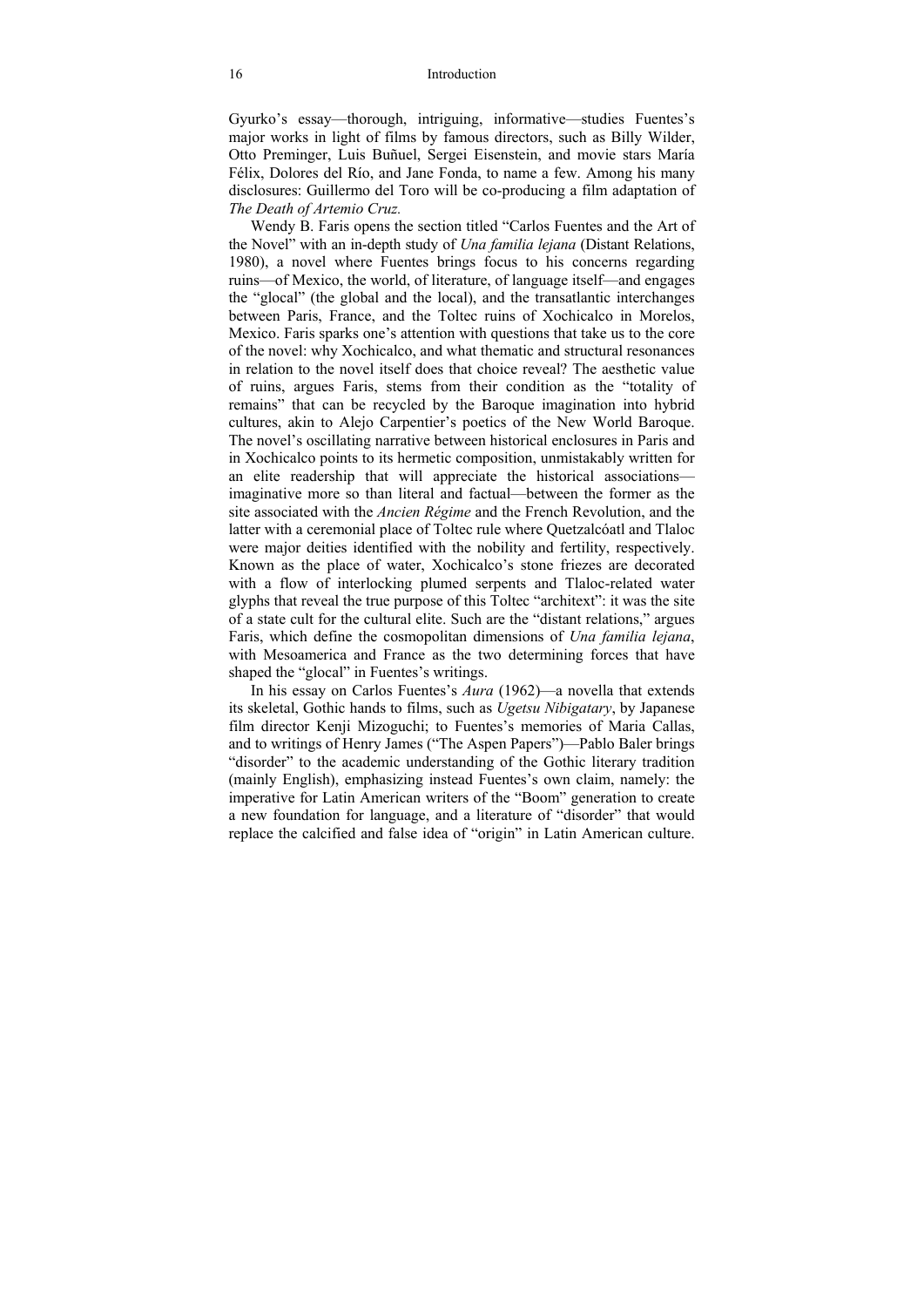Baler proposes that the origin of Latin American culture and identity has been read repeatedly in its foundational narratives (meaning "official" or institutionalized)—for instance, in *Facundo, civilizaciόn y barbarie* (1845). Quoting Vasari and his views of Gothic architecture (of Goths, thus the work of barbarians, as opposed to classical rationality and perfection of architectural form), Baler's approach to *Aura* is akin to Rimbaud's call for the "derangement of the senses" as the only possibility to be an "Other." Such a turn in our reading possibilities begins, Baler claims, in *Aura*'s second-person narrator ("you"), where Felipe Montero and the reader coincide and merge as one, lured and pulled by Consuelo into an old mansion with a labyrinthine architecture composed of three levels, a spiral staircase, a tiered necropolis, and an old crone with a young double: Aura. Reading the term "sacrament" as a repetition and representation of a story/history, Baler's "sacramental" reading is of a higher order in which *Aura*'s language of animated graves (Consuelo's promise to return), and the architecture of haunted colonial mansions are in themselves the hope for the reconstruction of a new space and time for Latin American identity. Baler's claim finds confirmation in one of Fuentes's last books, *La gran novela latinoamericana* (2011), in the language of architecture (*puerta*, *techo*, *sόtano*, *recámara*) and Otherness (*amor*):

El lenguaje en la novela, portadora constante de la duda frente a la fe ideolόgica, la certeza religiosa o la conveniencia política, no puede dejar de lado ni ideología, ni religiόn ni política. Tampoco puede, la novela, ser dominada por cualquiera de ellas. Lo que puede hacer es convertir ideología, religiόn o política en problema, abriéndolas a la puerta de la interrogaciόn, levantando el techo de la imaginaciόn, bajando al sόtano de la memoria, entrando a la recámara del amor. (354)

Iliana Alcántar recalls how Fuentes, a leading member of the "Boom" generation, passed the torch to the "Boomerang" or "Crack" generation (as they call themselves) at the 2004 International Book Fair, thus officially acknowledging the literary heirs—Ignacio Padilla, Jorge Volpi, Pedro Angel Palou, among others—and new protagonists in contemporary Mexican literature. Alcántar's essay examines and clarifies the complex fragmentation and regional differences among contemporary Mexican writers, and lists four additional groups that would specify important moments in Mexico's literary history: la Onda generation (1960s), writers of the desert or northern frontier (1980s), feminist literature (1980s), the "Crack" group (1990s), and among the "unclassifiables": Enrique de la Serna's "dirty realism" (2000-present). Alcántar's path-breaking and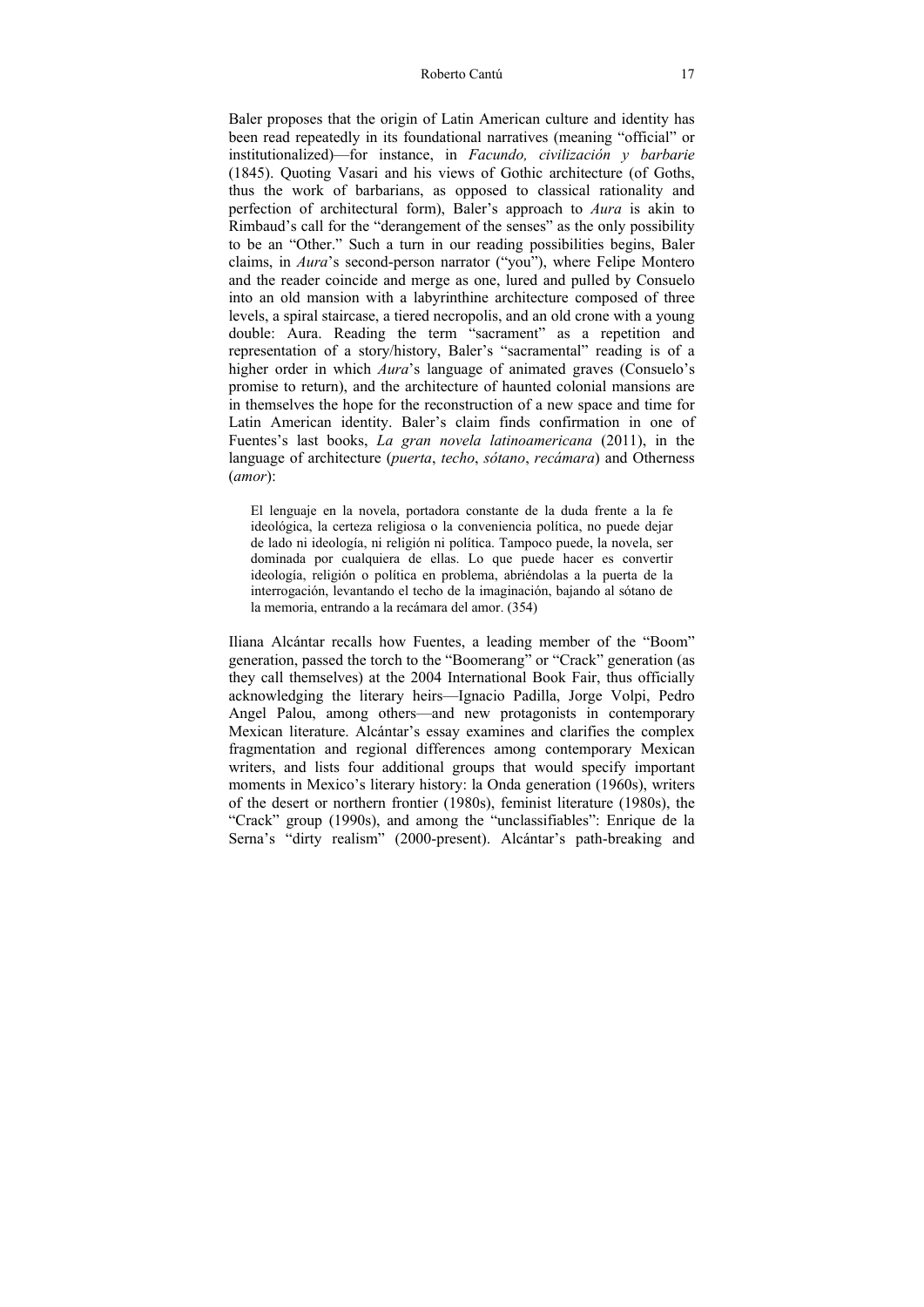detailed study of contemporary Mexican literature points to a splintered and diverse cluster of writers with no unifying bond, nor the hemispheric reach, that distinguished the Boom generation. Certainly, history does not unfold in a linear, chronological sequence. Thus, it might take years for another generation to emerge in Latin America with shared views on writing, on the art of the novel, and on the need to read and grow from literary traditions beyond the national. Pertinent to Alcántar's closing arguments is Carlos Fuentes's own assessment of the Boom generation:

La novela del boom recuperó la amplitud de la tradición literaria. Hizo suyos a los padres de la nueva novela, Borges y Carpentier, Onetti y Rulfo. Reclamó para sí la gran línea poética ininterrupida de Hispanoamérica, de la lírica náhuatl a los poetas del barroco colonial a los grandes contemporáneos, Neruda, y Vallejo, Huidobro y Lezama Lima…Le dio a la novela rango no sólo de reflejo de la realidad, sino de creadora de más realidad…Amplió espectacularmente los recursos técnicos de la narrativa latinoamericana; radicó sus efectos sociales en los dominios del lenguaje y la imaginación y alentó una extraordinaria individualización de la escritura, más allá de los géneros. (2011: 291)

This section closes with Blanca Lόpez de Mariscal's meticulous description of a lecture given by Carlos Fuentes in Monterrey, Mexico, on 14 March 1996, shortly after the publication of *La frontera de cristal* (The Crystal Frontier, 1995). The lecture, never published by Fuentes, was video-taped in its entirety by Lόpez de Mariscal and focuses solely on Fuentes's theory of short fiction. Her summary consists of four "moments" or phases in Fuentes's exposition of fundamental narrative principles: (a) unlike the novel, the short story is governed by urgency and a brevity that should not exclude profundity; (b) includes an epiphany that follows James Joyce's definition, namely: a sudden spiritual manifestation in everyday or memorable situations; (c) illustrations of the short story's structure in works by Julio Cortázar and Jorge Luis Borges, with the former emphasizing the closed and hermetic and, the latter, the story that opens to other stories; (d) Fuentes's conclusion with the explanation of his own short stories and their polyphonic, circular, and interconnected structure, as found in *Burnt Water* (1981), *The Orange Tree* (1993), and *The Crystal Frontier* (1995). Woven through Fuentes's exposition are references to Balzac, Chekhov, Poe, Propp and, among others, Tolstoy. Lόpez de Mariscal's summary and in-depth explanation of Fuentes's lecture will be of interest to his readers.

The fifth part of the book, "Carlos Fuentes, the Essay, and the Art of Translation," is launched by Reindert Dhondt's theoretical reflections on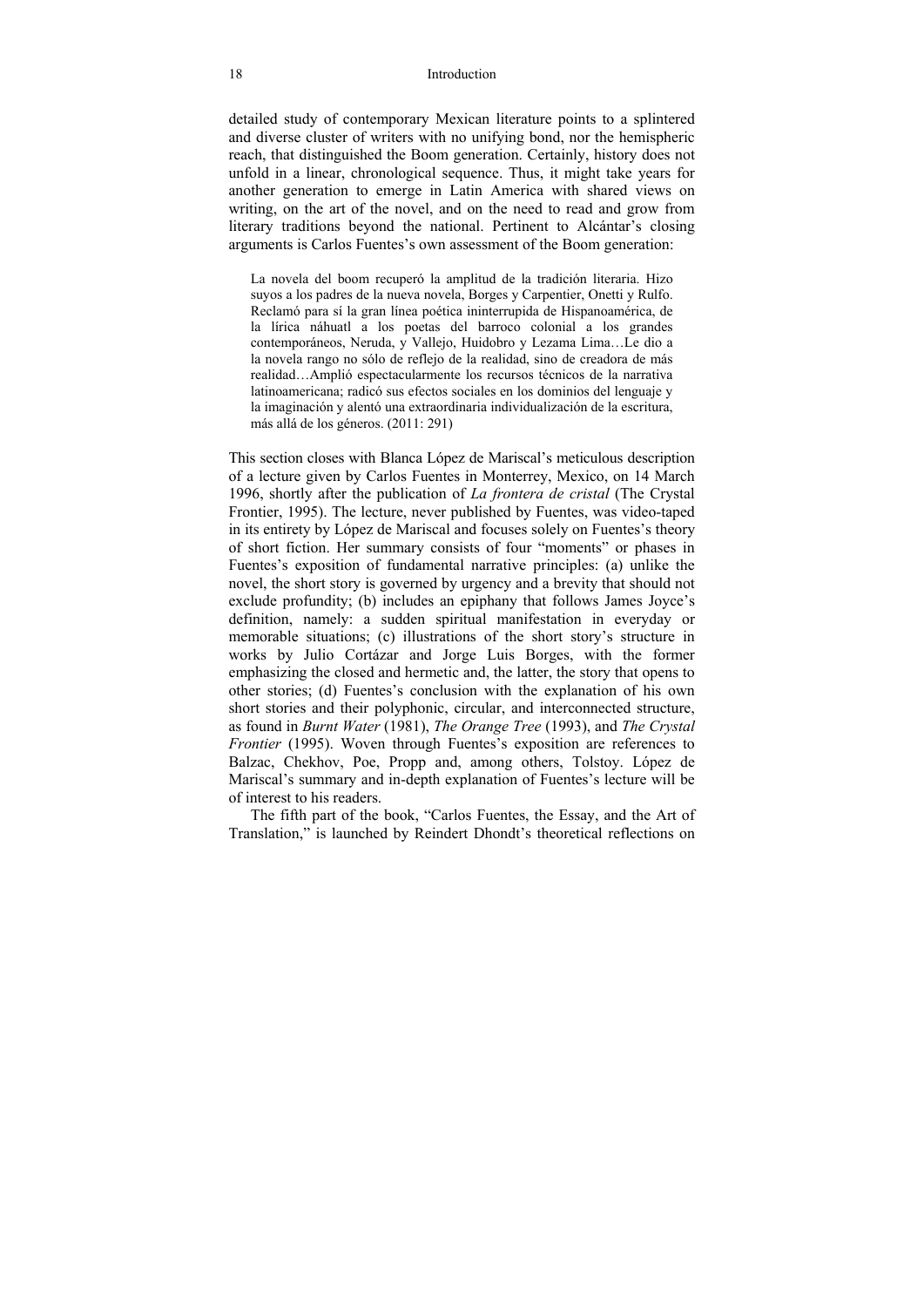Fuentes's essays and, more specifically, on the core questions dealing with modernity and the reinterpretation of the Baroque, the latter understood by Fuentes not as a European architectural style exported to the colonies, but as a critique of absolutes and authoritarianism made possible by ambiguity, indeterminacy, and paradox—in other words, alternatives for critique, irony, and cultural change that emerged in Europe thanks to Erasmus's *Praise of Folly* (1511), and Cervantes's novel *Don Quixote de la Mancha* (1605). Dhondt deftly takes the reader through different interpretations of modernity as defined in a European context—frequently correlated with the Enlightenment—followed by his critical examination of the work of distinguished Fuentes scholars (Maarten van Delden, Raymond Leslie Williams) who, according to Dhondt, judge Fuentes's work as (a) caught in a "fundamental ambivalence" in regard to national identity and the development of a democratic society, or else (b) interpret Fuentes's alleged views in *Terra Nostra* (Latin America's "curse" stemming from the Rome of Tiberius to medieval and Renaissance Spain) as the determining legacy of Hispanic culture. Dhondt alludes to Latin American theoretical transformations of the discourse of modernity (Alejo Carpentier, Walter Mignolo) that take modernity away from the eighteenth century (England, France), and position it either in the age of discovery and European imperial expansionism (Walter Mignolo) or, in regards to the New World Baroque, as transhistorical, transcultural, and one of amalgamation and hybridity (Alejo Carpentier). In Dhondt's words: "For Fuentes, the Baroque culture of Latin America arises precisely from the shock of different civilizations. By integrating these multicultural sources, the Latin American Baroque deviates from the metropolitan prototype, giving birth to a Modernity that is different from the European paradigm."

Alejandro Bárcenas frames his essay on historicity and culture, on the unfolding through time of Hispanic and Latin American civilization, and on a study and reinterpretation as described in *El espejo enterrado* (The Buried Mirror, 1992) that Fuentes wrote to commemorate the Quincentennial of the Discovery of (or "encounter" with) America. Bárcenas opens with a reference to a conversation between Fuentes and Guy Scarpetta, held in London in 1993 with specific references to a television series titled "Civilization" (BBC, 1969), written and narrated by Kenneth Clark. Fuentes recalled Clark's claiming that Spain and Latin America had not been included in his series because Hispanic culture had not contributed to Western civilization. To set the record straight, Fuentes later wrote *El espejo enterrado* and accompanied it with a five-hour television series, also written and narrated by Fuentes. By 1992, Bárcenas reminds us, studies in Latin American culture were almost non-existent,